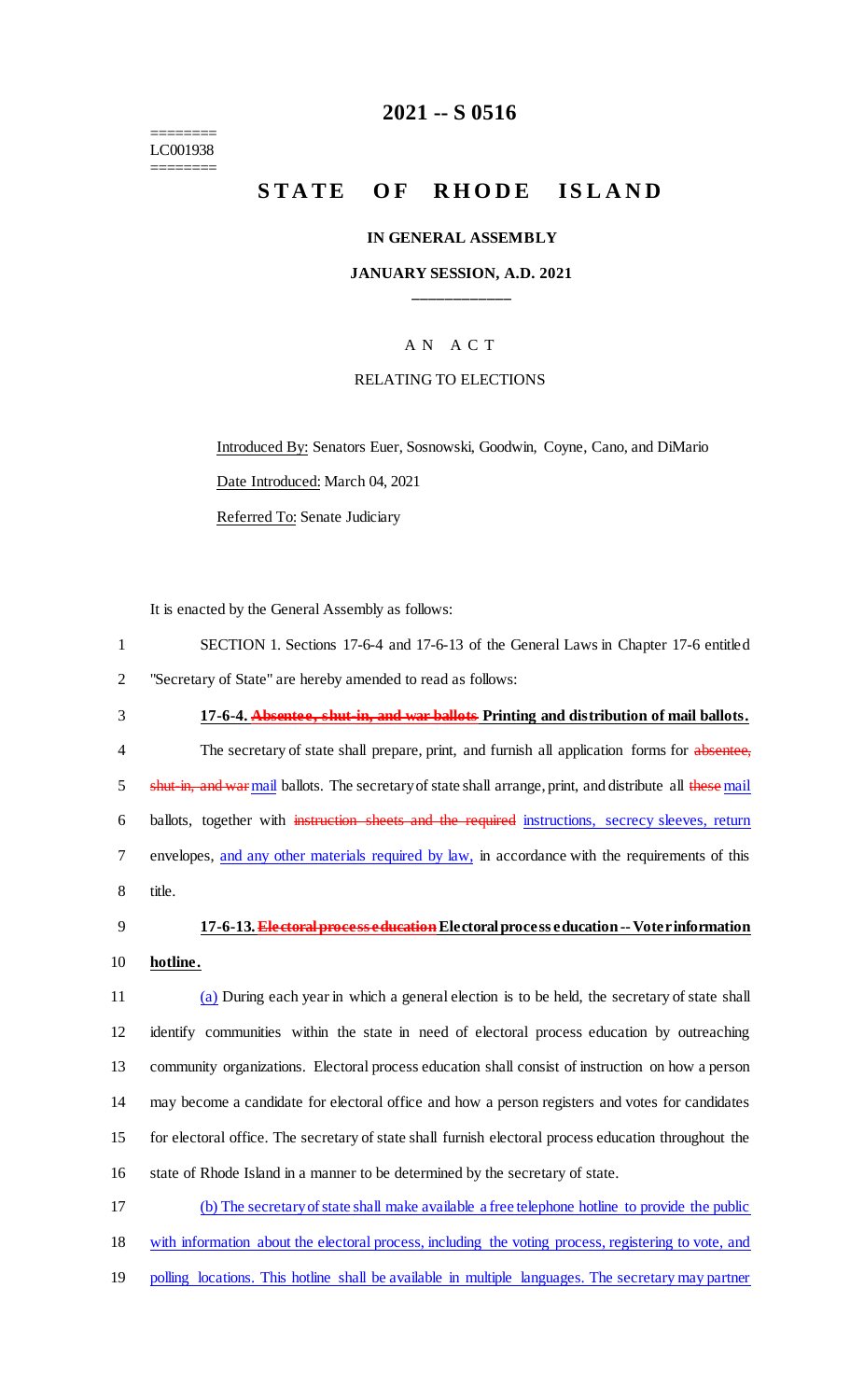with entities that are not state agencies, to operate this hotline.

SECTION 2. Sections 17-9.1-26, 17-9.1-27 and 17-9.1-34 of the General Laws in Chapter

17-9.1 entitled "Registration of Voters" are hereby amended to read as follows:

# **17-9.1-26. Confirmation process -- Verification of the address of registered voter.**

 (a)(1) Whenever: (i) An acknowledgement card that was mailed to a voter whose application to register to vote has been accepted is returned as undeliverable; (ii) Through the periodic updating of voter registration records as provided in § 17-9.1-27, a change of address is 8 detected for any voter; (iii) As the result of a challenge under § 17-9.1-28, the challenged voter fails to appear before the local board; or (iv) A mailing by the jury commissioner to a voter is returned as undeliverable; the local board shall begin the confirmation process described in subsection (b) of this section.

 (2) Whenever any other official mailing, from either the state board or a local board or from the office of the secretary of state, which official mailing has been sent to at least a majority of the registered voters in a particular city or town, is returned as undeliverable to any one or more of the voters to whom it was mailed, the local board may commence the confirmation process described in subsection (b) of this section.

 (b) The confirmation notice shall, unless otherwise specified in § 17-9.1-27, be sent by first-class, forwardable mail and shall be of any size or other specifications that shall be determined by the state board. The notice shall include a voter registration form that may be used by the voter to verify or correct the voter's residence address for voting purposes.

 (c) The confirmation notice shall be prepared in substantially the following form and shall contain substantially the following information, subject to any additional information as may be required by the state board; provided, that the wording of the form may be to conform with the 24 requirements of  $\S 17-9.1-27$  or revised and updated from time to time by the state board in a manner to make its content as easily readable and understandable as possible:

 The board of canvassers has received information that you may no longer reside at the address from which you are currently registered. If you have not permanently changed your residence address, or if you have permanently changed your residence address but continue to live in the same city or town, you should immediately return the voter registration form no later than fourteen (14) days after the date of this mailing even if this notice was mailed to your correct current address. If the voter registration form is not returned, affirmation or confirmation of your current address may be required at the polls on election day. If the registration form is not returned and you do not vote by \_\_\_\_\_\_\_\_\_\_, which is the date of the second general election following the date of this mailing, then your name may be removed from the voter registration list. If you have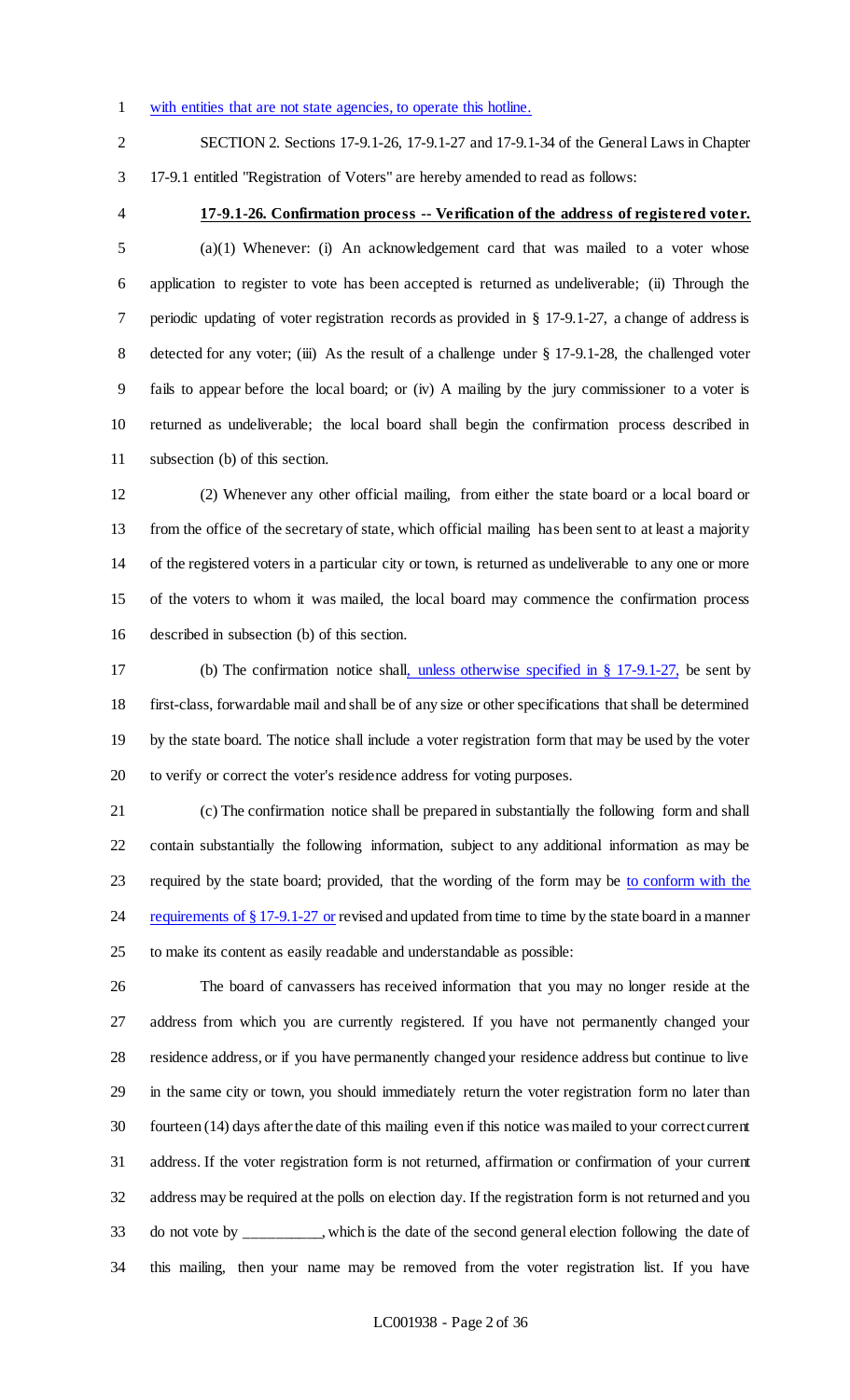permanently changed residence address to another city or town in Rhode Island, please complete and return the completed voter registration form to the local board of canvassers in the city or town of your current address.

 (d) The confirmation notice shall be mailed to both the voter's current registered address and any new residence address, to the extent both addresses are available to the local board.

 (e) If a confirmation notice is mailed to a voter and returned as undeliverable, or if delivered and the voter has not responded within fourteen (14) days from the date of the mailing, the voter shall remain on, or be placed on, the inactive list and shall not be permitted to vote until the voter has signed an affirmation form at either the approved polling place or at the local board of canvassers as provided in this chapter. Any application for a mail ballot under § 17-20-2.1 or an emergency mail ballot under § 17-20-2.2 shall serve as a proper affirmation form under this section if the address is the same as the voter's current address on record with the board of canvassers. If the voter fails to vote by the second general election following the date of the confirmation mailing, then the voter shall be removed from the voting list. Notwithstanding the foregoing provisions, if the confirmation mailing was based upon the change of address information provided by or through the United States Postal Service National Change of Address Program, and the voter has failed to respond to the confirmation mailing, the voter shall remain on the active list of voters and shall not be required to sign the affirmation form. In these cases, the voter's residence address for voting purposes will be changed by the local board to the new address as indicated by the National Change of Address Program.

- (f) Local boards shall be required to maintain for a period of at least two (2) years a record of all outgoing confirmation mailings, including the reasons for the mailing of the confirmations. Records shall be kept in a fashion that may be determined by the state board.
- **17-9.1-27. Periodic updating of voter registration records Periodic updating of voter**

- **registration records. [Effective until July 1, 2022.]** (a) In every odd-numbered year, the secretary of state shall update the central voter register using the United States Postal Service National Change of Address (NCOA) Program. The office of the Secretary of State shall be responsible for obtaining the NCOA data and providing each local board of canvassers with their data; provided, that the updating shall be performed by each local board. The NCOA list of address changes shall be compared by the local board with lists of registered voters, and if address changes are detected for any voter, the local board shall institute the confirmation process described in § 17-9.1-26.
- (b) Each local board of canvassers in each city or town shall send annually, a notice prescribed by the secretary of state and marked "Do Not Forward -- Return if Undeliverable", to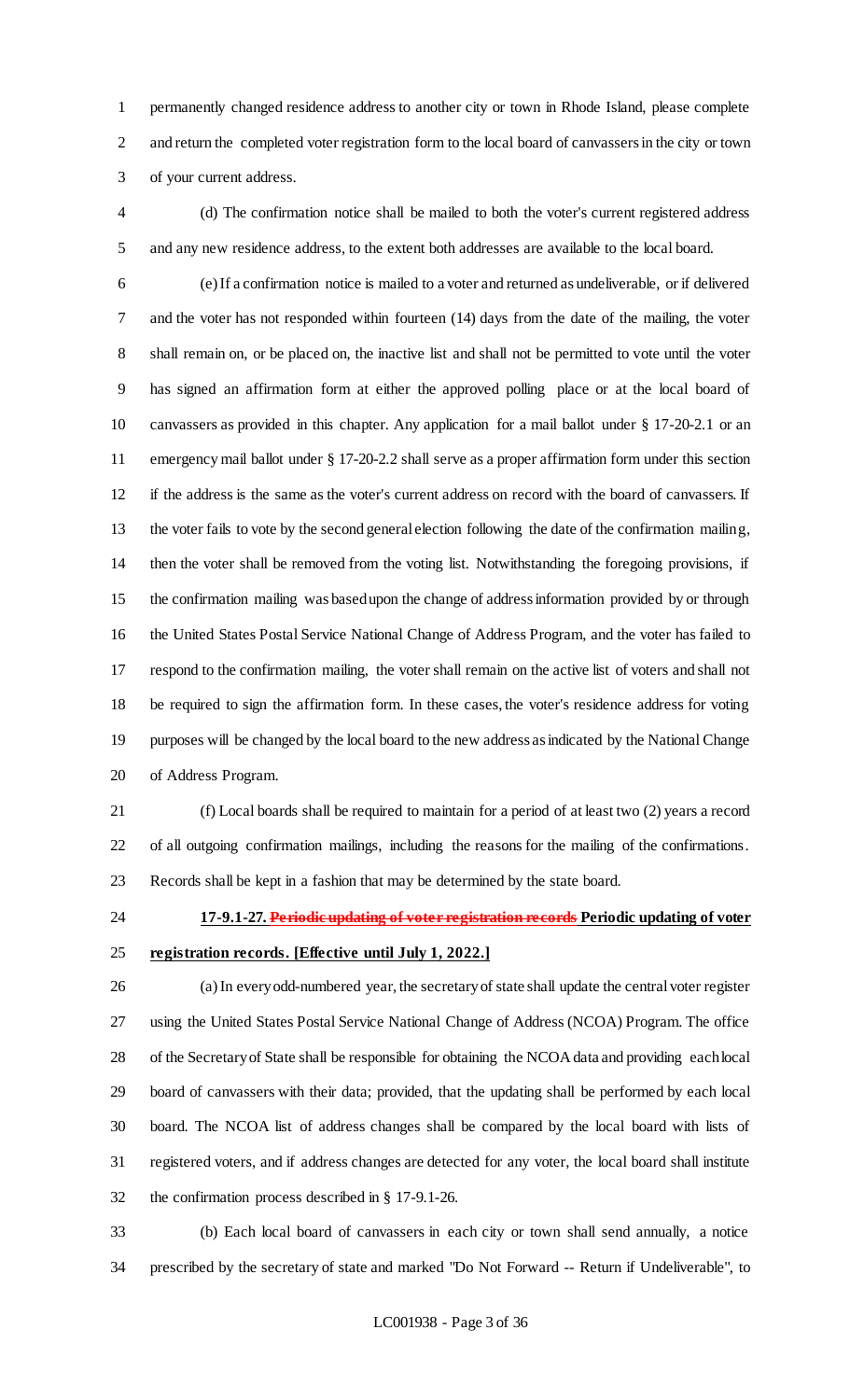every active registered voter who has not voted in the past five (5) calendar years and has not otherwise communicated with the board during that period of time, advising them of their current polling place and voting eligibility, and informing them that mail that is returned as undeliverable will initiate the confirmation process described in § 17-9.1-26; provided, however, that the local boards shall not be obligated to send such notice if the state or federal government fails to appropriate the necessary funds. The mailing shall take place in all municipalities and be performed in a uniform manner, in accordance with standards adopted by the secretary of state and the list maintenance procedures provided by the National Voting Rights Act, 42 U.S.C. § 1973gg.

### **17-9.1-34. Electronic registration of voters.**

 (a) The secretary of state shall establish, maintain, and administer a portal for electronic voter registration. An applicant may use such portal to register to vote, or to update existing voter registration information, or apply for a mail ballot in accordance with § 17-20-8 provided:

 (1) The applicant's information is verifiable in the manner described in subsection (b) of this section;

 (2) The applicant's signature is in a database described in subsection (b) of this section; and (3) Such signature may be imported into such system for electronic voter registration.

 (b) Upon request of the secretary of state, a state agency, quasi-public agency, or municipality shall provide information to the secretary of state that the secretary of state deems necessary to maintain the system for electronic voter registration, and the information so obtained shall be used for no other purpose. The secretary of state shall verify applicant information by cross- referencing information submitted by applicants with data or information contained in any state agency's, quasi-public agency's, or municipality's database or a database administered by the federal government, or any voter registration database of another state. The secretary of state shall not use the information obtained from any such databases except to verify information submitted by the applicant. The applicant's signature, if part of the data contained in the state agency's, quasi- public agency's, or municipality's database, shall be included as part of the applicant's information contained in the system for electronic voter registration. No information viewed or received by the secretary of state pursuant to this subsection may be transferred to, shared with, or otherwise conveyed to any other governmental or non-governmental entity for any reason except for voter registration purposes or pursuant to a court order.

 (c) The submission of an electronic application shall contain all of the information that is required for an application under § 17-9.1-9, with the exception of the signature, which shall be obtained from another state agency, quasi-public agency, or municipality's database pursuant to subsection (b) of this section.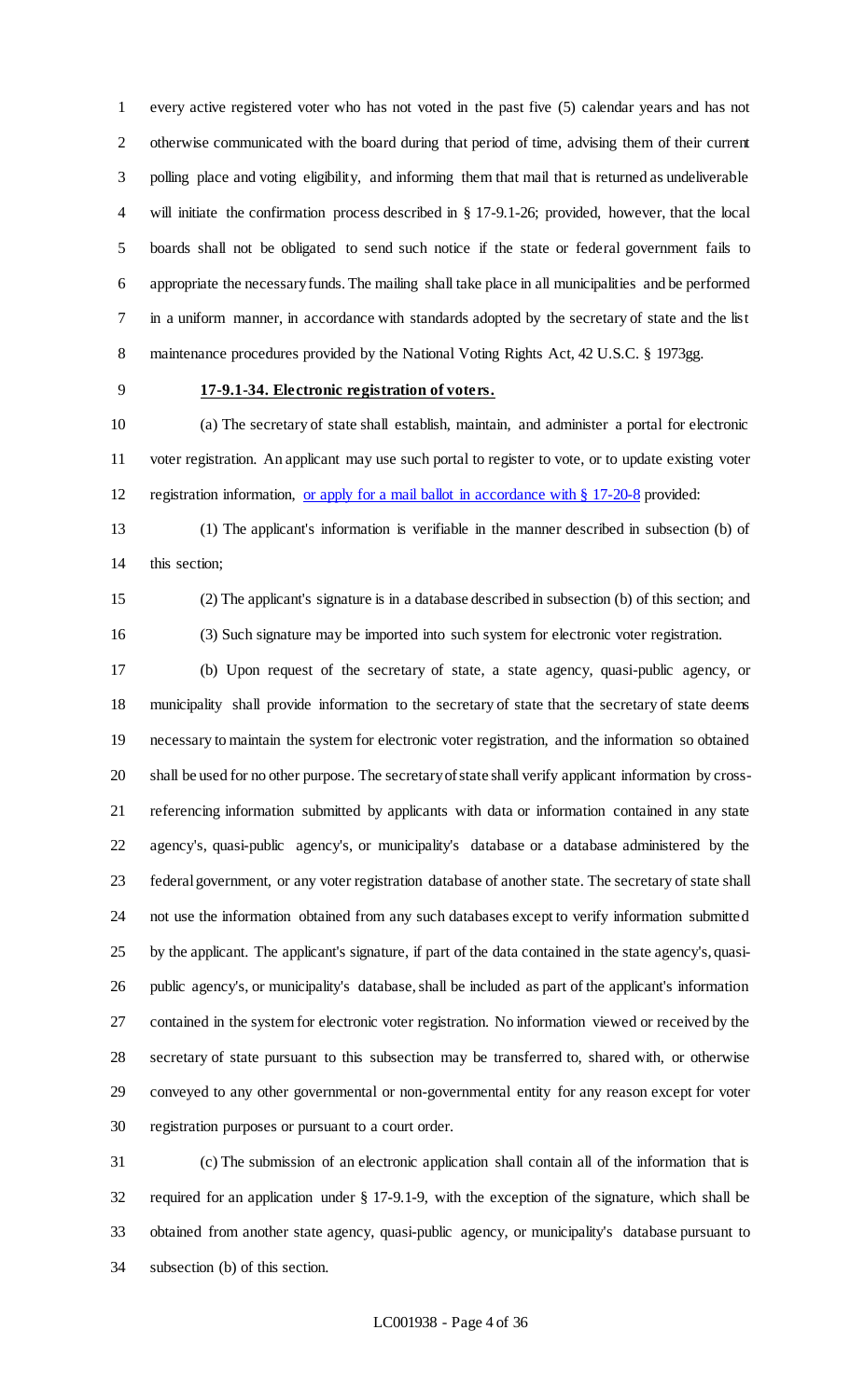(d) An applicant using the system shall mark the box associated with the following statement included as part of the electronic application:

 "By clicking on the box below, I swear or affirm all of the following under penalty of perjury:

 (1) I am the person whose name and identifying information is provided on this form, and I desire to register to vote or update my voter registration information in the state of Rhode Island. (2) All of the information I have provided on this form is true and correct as of the date I am submitting this form.

 (3) I authorize a Rhode Island state agency, quasi-public agency, or municipality to transmit, for voter registration purposes, to the secretary of state and my city's/town's board of canvassers my signature that is on file with such state agency, quasi-public agency, or municipality. I understand that the secretary of state and my city's/town's board of canvassers will use such signature on this electronic voter registration application as if I had signed this form personally."

 (e) Upon approval of such application, the boards of canvassers shall send a confirmation notice to the applicant.

 (f) The secretary of state may enter into an agreement and exchange information or data with any other state exclusively for the purposes of updating the statewide central voter register and registering voters, provided such activities are performed under the supervision of the secretary of state and the secretary of state enters into an agreement to protect the confidentiality of such information or data. A Rhode Island state agency shall provide the secretary of state with information or data to be used exclusively for voter registration purposes and shall advise the secretary of state if such information or data is held confidential. The secretary of state shall not use or transmit the information or data for any purpose except for voter registration purposes or pursuant to a court order.

 (g) To ensure full, equal, and independent access to all voters with disabilities, any internet site and voter registration form created to register voters electronically or allow voters to update their voter registration shall comply with all requirements under Title II of the Americans with Disabilities Act, 42 U.S.C. §§ 12131-12165, and Web Content Accessibility Guidelines (WCAG) 2.0 compliance level AA. Experts concerning disability and usability access to websites shall be included in the development of any voter registration website and voter registration form, and shall verify accessibility and usability before the website, or an updated version of the website, is made available to the general public.

 (h) The website and form shall be available in any language required by federal or state 34 voting rights laws and may be available in other languages, as determined by the secretary of state.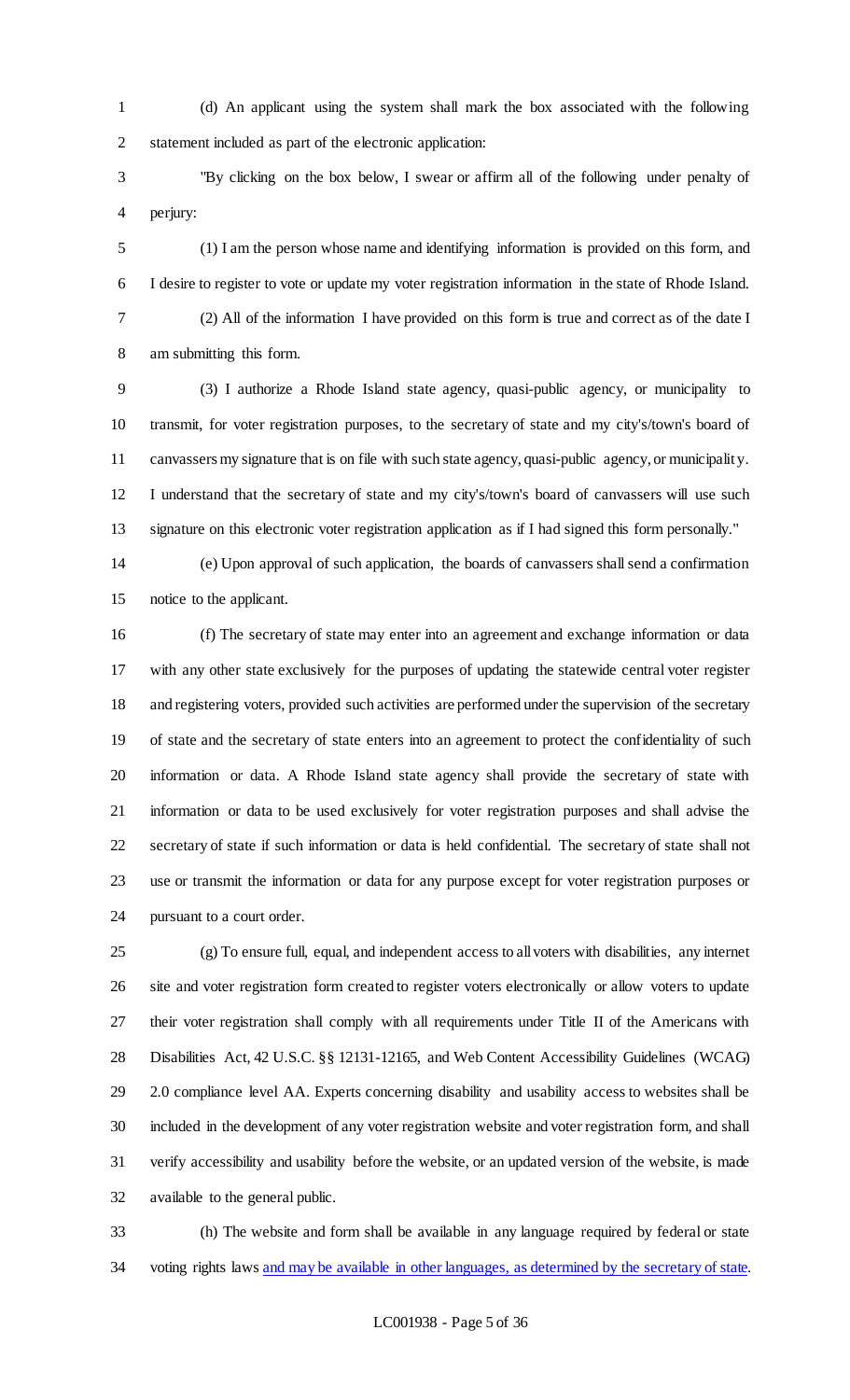SECTION 3. Section 17-10-1 of the General Laws in Chapter 17-10 entitled "Canvassing the Lists of Qualified Electors" is hereby amended to read as follows:

#### **17-10-1. Maintenance of registration -- Inactive file.**

 (a) The local board or its duly authorized agent shall maintain the files of registration cards in a condition that will correctly represent the registration of qualified voters at all times. It shall continually purge the cards of voters no longer qualified to vote in the city or town. It shall promptly record all changes of address, changes of name, and transfers and cancellations of registration.

 (b) If a confirmation card has been mailed to a registered voter at an address outside of the city or town of the voter's current registered address for voting purposes, or if the confirmation card has been mailed to an address within the same city or town where the voter is registered, which card was sent to confirm the voter's continuing residence within the city or town and not merely to confirm information provided by or through the postal service concerning a change of address within the city or town, and in both cases the voter has failed to respond to the confirmation card, the voter shall be stricken from the voting list and the voter registration shall be canceled if the voter has not voted or appeared to vote in an election during the period beginning on the date of mailing of the confirmation card and ending on the date after the date of the second general election that occurs after the date of mailing of the card. Provided, that the registration of any person shall not be canceled during his or her service in the armed forces of the United States and during two (2) years thereafter. A voter whose registration has been canceled shall not thereafter be eligible to vote unless that voter shall again register in accordance with the provisions of this title and in accordance with the provisions of the Constitution of this state. The local board shall notify the secretary of state of any cancellation. The local board shall notify each voter whose registration has been canceled by a notice addressed to the voter at the voter's last known address, and a 24 memorandum that the notice has been sent shall be maintained on file by the local board; provided, 25 that failure to give or receive the notice shall not affect the cancellation of the voter's registration. The local board shall take affirmative action to purge the voter's name from its files of registration cards.

 (c) Using the central voter registration system, upon receipt of the monthly list of 29 individuals who have died from the office of vital statistics as prescribed by § 23-3-5, or provided 30 by the federal Social Security Administration's master death list, the secretary of state shall identify all voter registrations that may be reflected on the list and so notify electronically, the local board of canvassers of each applicable city or town. The local board, upon receipt of the list of deceased persons from the secretary of state, or upon receipt of an affidavit of death on forms prescribed by the secretary of state, shall promptly purge its files of registration cards by removing the cards of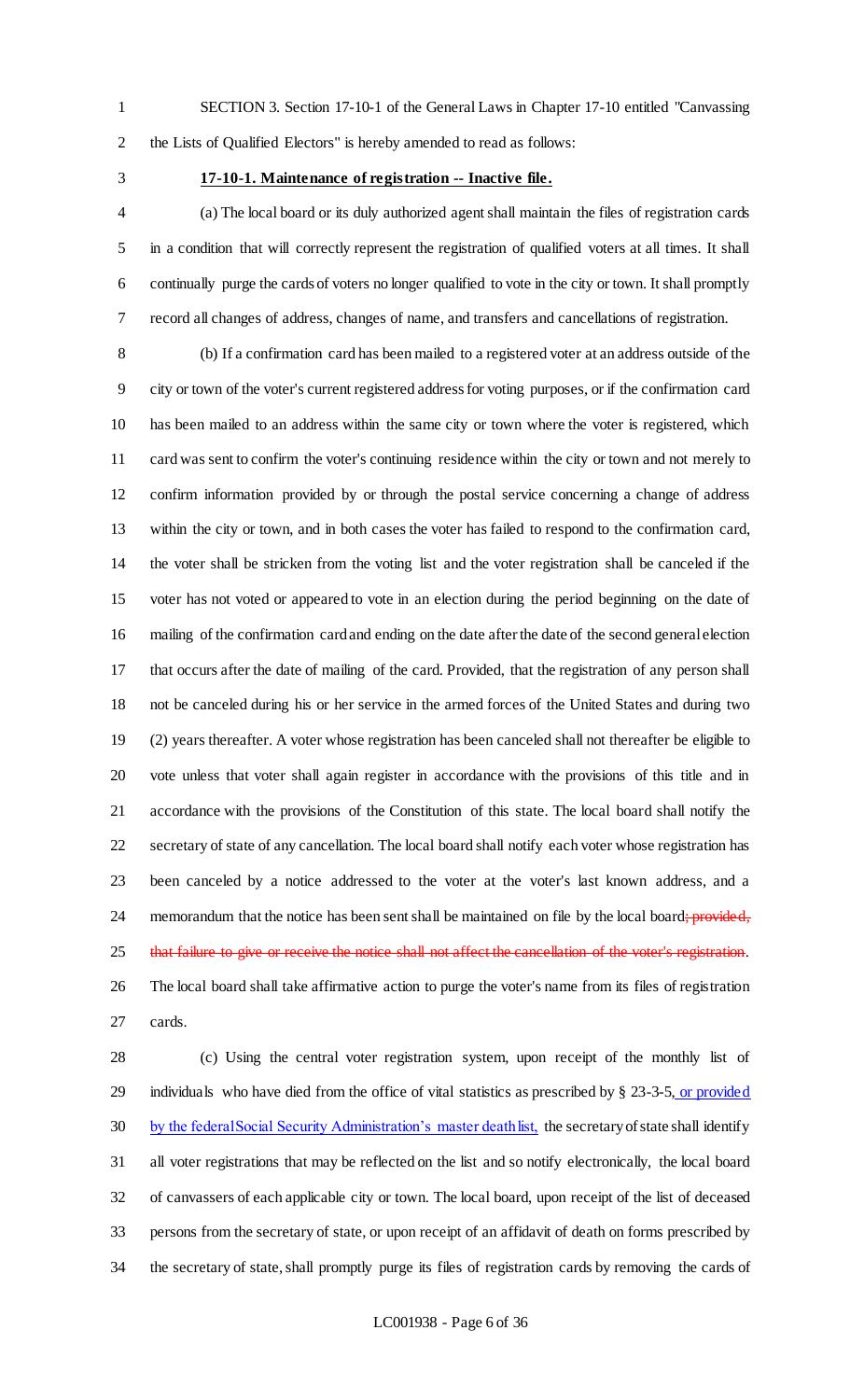- each deceased elector and canceling the voter registration information of the deceased elector from
- the central voter registration system.
- (d) The local board shall maintain a separate list of all new registrations and all transfers of registration which are received by the board within the thirty (30) day period prior to the close of registration prior to each primary, regular, and special election. The list shall be maintained until the time that the election is held.

 SECTION 4. Section 17-15-1 of the General Laws in Chapter 17-15 entitled "Primary Elections" is hereby amended to read as follows:

### **17-15-1. Date of primaries.**

10 A The 2022 primary election for the nomination of candidates for each political party shall be held in each voting district in the manner provided in this chapter on the eighth Tuesday preceding that year's biennial state elections. Beginning on January 1, 2024, every primary election for the nomination of candidates for each political party, shall be held in each voting district in the manner provided in this chapter, on the third Tuesday after the first Monday in August preceding biennial state elections.

 SECTION 5. Section 17-19-8.1 of the General Laws in Chapter 17-19 entitled "Conduct of Election and Voting Equipment, and Supplies" is hereby amended to read as follows:

### **17-19-8.1. Ballots for voters who are blind, visually impaired or disabled.**

 (a) Any voter who is blind or visually impaired or disabled is eligible to request a special ballot for voting by mail ballot. Special mail ballots are available in Braille or tactile format.

 (b) Requests must be made in writing to the local board of canvassers where the person is 22 registered to vote <u>or through the electronic voter registration portal established in § 17-20-8</u> at least 23 forty-five (45) twenty-one (21) days before the election for which the voter is requesting the special ballot. In addition, the request will be valid for all elections held during the calendar year in which the request was received and in which the voter is eligible to participate. Applicants must also file the appropriate mail ballot application as required by chapter 20 of this title for each election in 27 which they wish to participate. An applicant may request the special ballot when indicating that he 28 or she wishes to be a permanent mail voter, in accordance with § 17-20-8 and that request will be 29 valid for all subsequent elections, as long as the applicant remains a permanent mail voter.

 (c) The office of the secretary of state shall prepare and provide the appropriate form, which shall be available at local boards and upon request from the office of the secretary of state. The voter may also choose to submit his or her request in writing without using the form provided, as long as the communication contains all of the required information. The request shall include the following information: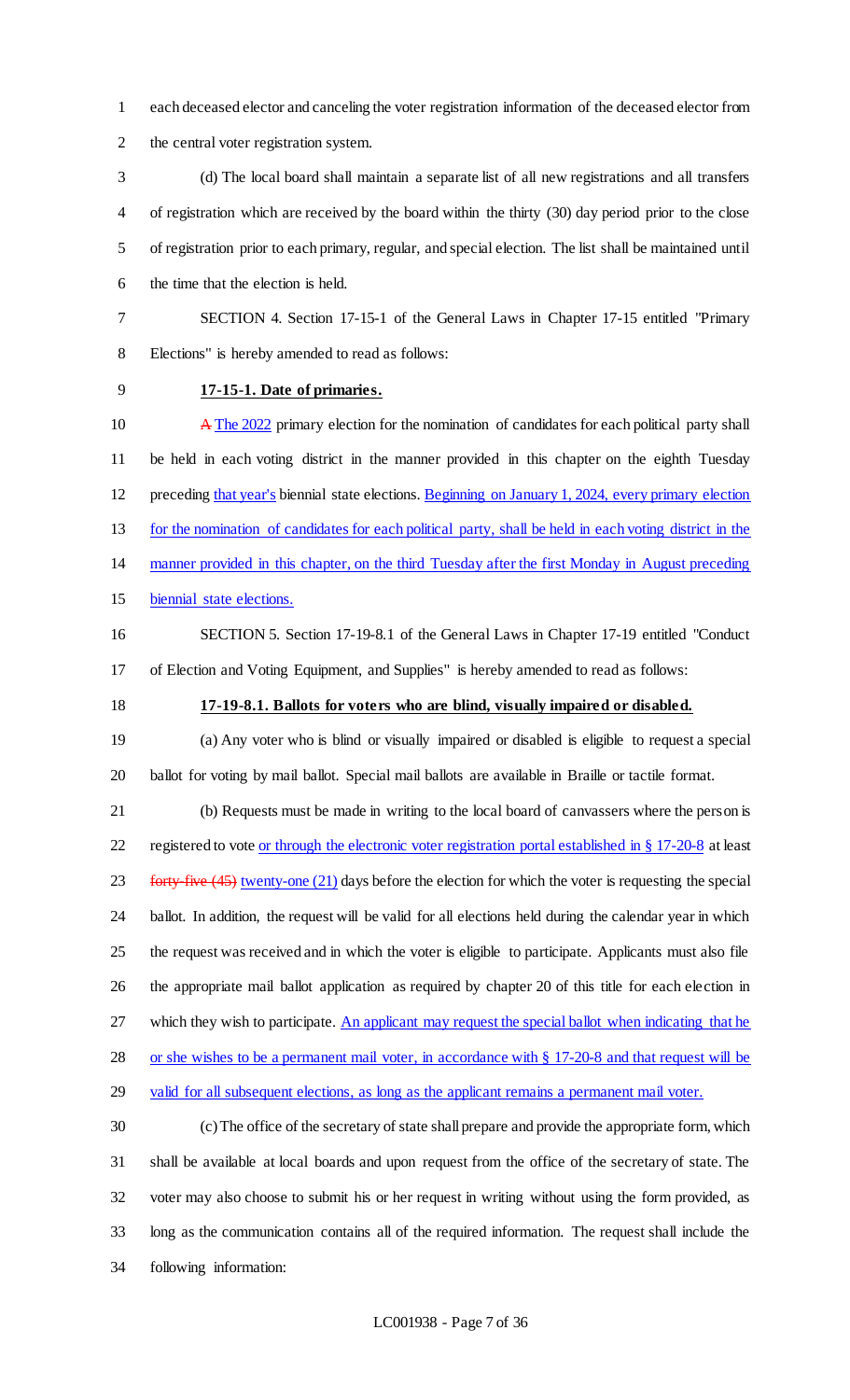- (1) The name and registered address of the voter;
- (2) A daytime telephone number;
- (3) An indication of whether this request is for the entire calendar year or only for the next upcoming election;
- (4) The voter's political party affiliation, if the request for a special ballot is also for primaries;
- 

(5) Indicate the special ballot format.

 (d) All requests received by local boards must be processed and forwarded to the office of the secretary of state within twenty-four (24) hours of receipt. The secretary of state shall maintain a list of all persons requesting special Braille or tactile mail ballots and must forward a copy of the list to the state board of elections at least eighteen (18) days before the date of any election.

 (e) The state board may adopt rules and regulations for the procedure for the manual reproduction of voted ballots, when necessary, and the tabulation of Braille and tactile mail ballots.

 (f) The office of the secretary of state shall be responsible for the preparation and distribution of special Braille and tactile mail ballots. Whenever possible, the secretary of state shall prepare the Braille or tactile mail ballot so that the voted ballot can be read by the tabulation equipment, rather than being manually reproduced by election officials onto a machine readable ballot.

 (g) The office of the secretary of state may adopt rules and regulations setting forth the procedure for the preparations and distribution of the Braille and tactile mail ballots.

 (h) The office of the secretary of state shall prepare and publish a guide describing the types of ballots available and the manner in which each ballot can be voted. This guide shall be revised whenever the types of ballots available are updated. This guide shall be available in print, Braille, audio, or other accessible formats.

 (i) The office of the secretary of state shall establish a special Braille and tactile ballot program for voters who are blind or visually impaired. The office of the secretary of state shall expand the special ballot service to other voters with disabilities, as feasible, as determined by the secretary of state, and incorporate other accessible formats as technology and resources allow.

 (j) In accordance with the Help America Vote Act of 2003, the voting system at each polling place shall be accessible for individuals with disabilities, including nonvisual accessibility for the blind and visually impaired, in a manner that provides the same opportunity for access and participation as for other voters.

 SECTION 6. Sections 17-20-1, 17-20-1.1, 17-20-2.1, 17-20-2.2, 17-20-3, 17-20-7, 17-20- 8, 17-20-10, 17-20-12, 17-20-13.1, 17-20-14, 17-20-16, 17-20-19, 17-20-21, 17-20-23, 17-20-24,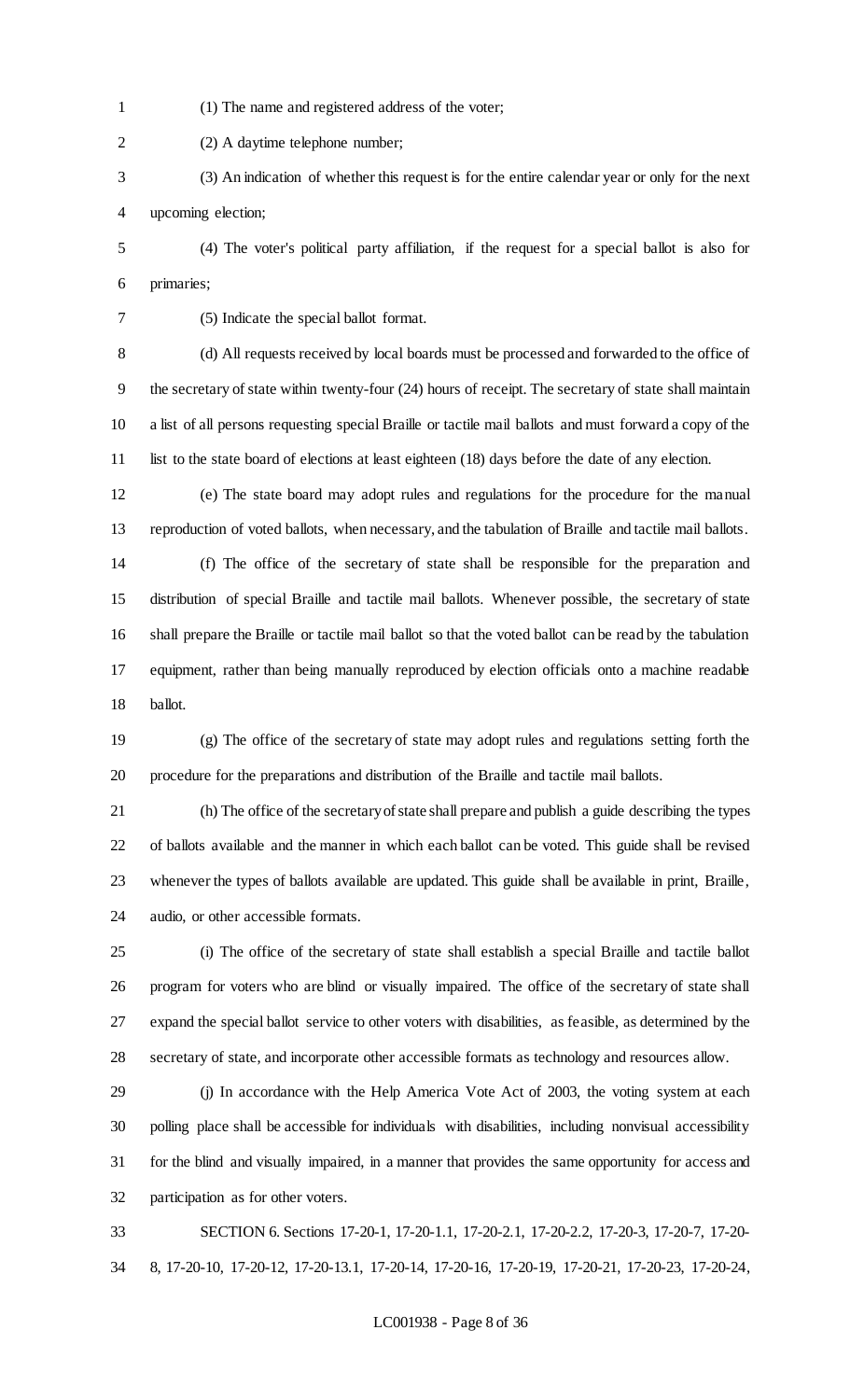17-20-24.1, 17-20-26, 17-20-29, 17-20-30, 17-20-33 and 17-20-34 of the General Laws in Chapter

17-20 entitled "Mail Ballots" are hereby amended to read as follows:

#### **17-20-1. Voting by mail ballot.**

4 The electors voters of this state who, for any of the reasons set forth in § 17-20-2, being 5 otherwise qualified to vote, are unable to vote in person, shall have the right to vote, a ballot by mail, with a reasonable guarantee of ballot secrecy, privacy, and independence, in the manner and time provided by this chapter, in all general and special elections and primaries, including presidential primaries in this state for electors of president and vice-president of the United States, United States senators in congress, representatives in congress, general officers of the state, senators and representatives in the general assembly for the respective districts in which the elector is duly qualified to vote, and for any other officers whose names appear on the state ballot and for any city, town, ward, or district officers whose names appear on the respective city or town ballots in the ward or district of the city or town in which the elector is duly qualified to vote, and also to approve or reject any proposition of amendment to the Constitution or other propositions appearing on the state, city, or town ballot.

#### **17-20-1.1. Declaration of policy.**

17 Those electors who are unable to vote in person at the polls for the reasons set forth in § 18 17-20-2 Voters are entitled to vote by mail in a manner which reasonably guarantees the secrecy of their ballots. The procedures set forth in this chapter are designed to promote the effective exercise of their rights while safeguarding those voters who utilize the mail ballot process from harassment, intimidation, and invasion of privacy. The procedures are intended to prevent misuse of the electoral system by persons who are not eligible to vote by mail ballot. The provisions of this chapter shall be interpreted to effectuate the policies set forth in this section.

#### **17-20-2.1. Requirements for validity of mail ballot and mail ballot applications.**

 (a) Any legally qualified elector of this state whose name appears upon the official voting list of the city, town, or district of the city or town where the elector is qualified, and who desires to avail himself or herself of the right granted to him or her by the Constitution and declared in this chapter, may obtain from the local board in the city or town, or electronically from the secretary of 29 state, an affidavit form prepared by the secretary of state as prescribed in this section, setting forth the elector's application for a mail ballot.

 (b) Whenever any person is unable to sign his or her name because of physical incapacity or otherwise, that person shall make his or her mark "X".

33 (c) The application, when duly executed, shall be delivered To receive a ballot in the mail, 34 a voter must submit an application in person, or by mail, or electronically so that it is received by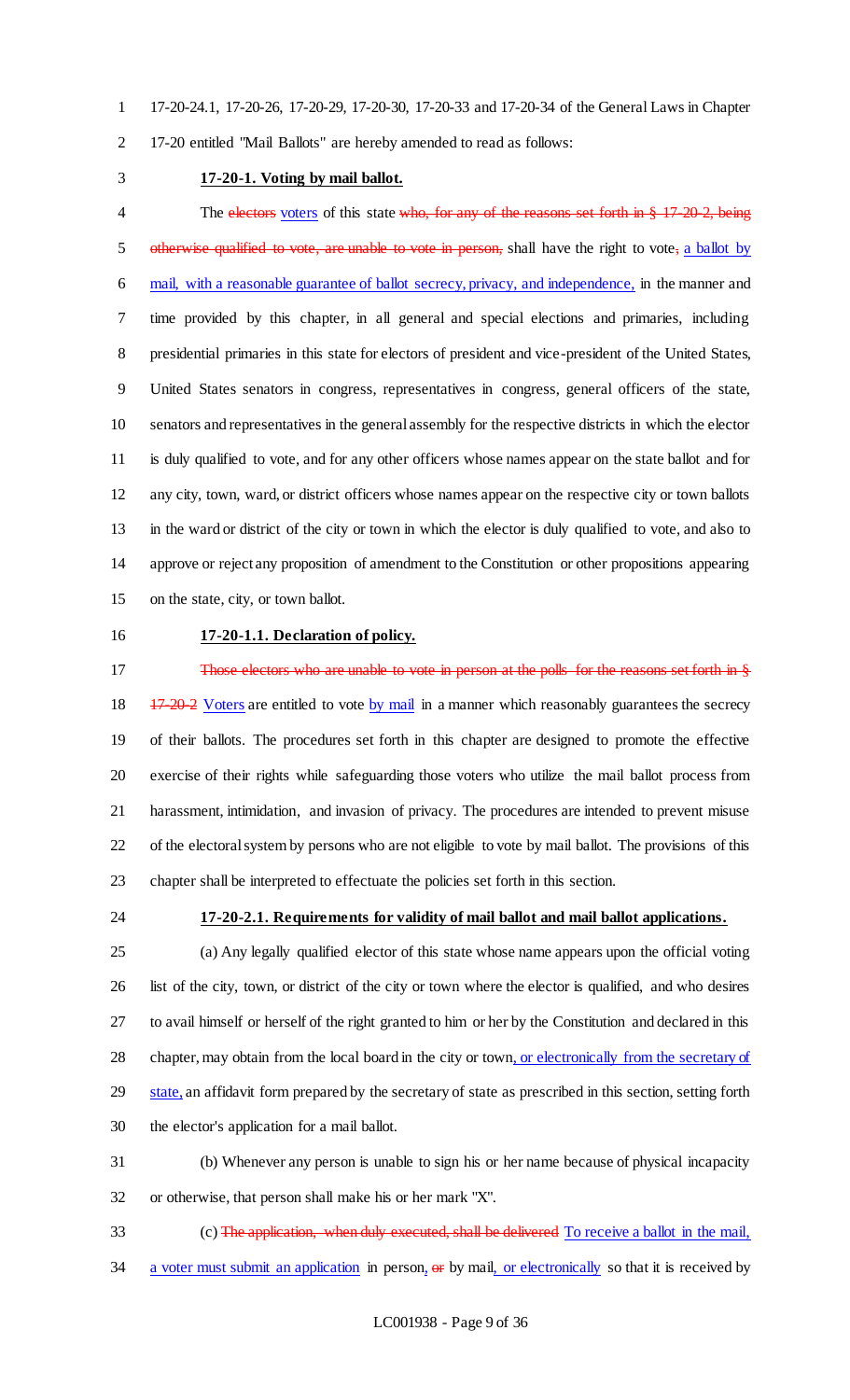the local board not later than four o'clock (4:00) p.m. on the twenty-first (21st) day before the day of any election referred to in § 17-20-1. Beginning twenty (20) days before election day and no later than four o'clock (4:00) p.m. on the day before the day of any election, referred to in § 17-20- 1, a voter may appear in person at the office of the local board to request and pick up a mail ballot. (d) In addition to those requirements set forth elsewhere in this chapter, a mail ballot, in order to be valid, must have been cast in conformance with the following procedures: (1) All mail ballots issued pursuant to subdivision 17-20-2(1) shall be mailed to the elector 8 at the Rhode Island address provided by the elector on the application. In order to be valid, the 9 signature on all certifying envelopes containing a voted ballot must be made before a notary public-10 or before two (2) witnesses who shall set forth their addresses on the form.

11 (2) All applications for mail ballots pursuant to § 17-20-2(2) must state under oath the 12 name and location of the hospital, convalescent home, nursing home, or similar institution where 13 the elector is confined. All mail ballots issued pursuant to subdivision 17-20-2(2) shall be delivered 14 to the elector at the hospital, convalescent home, nursing home, or similar institution where the 15 elector is confined; and the ballots shall be voted and witnessed in conformance with the provisions 16 of  $\frac{1}{20}$  17-20-14.

17 (3) All mail ballots issued pursuant to subdivision 17-20-2(3) shall be mailed to the addre 18 provided by the elector on the application or sent to the board of canvassers in the city or town 19 where the elector maintains his or her voting residence. In order to be valid, the signature of the 20 elector on the certifying envelope containing voted ballots does not need to be notarized or 21 witnessed. Any voter qualified to receive a mail ballot pursuant to subdivision 17-20-2(3) shall also 22 be entitled to cast a ballot pursuant to the provisions of United States Public Law 99-410 23 ("UOCAVA Act").

24 (4) All mail ballots issued pursuant to subdivision 17-20-2(4) may be mailed to the elector 25 at the address within the United States provided by the elector on the application or sent to the 26 board of canvassers in the city or town where the elector maintains his or her voting residence. In 27 order to be valid, the signature on all certifying envelopes containing a voted ballot must be made 28 before a notary public, or other person authorized by law to administer oaths where signed, or where 29 the elector voted, or before two (2) witnesses who shall set forth their addresses on the form. In 30 order to be valid, all ballots sent to the elector at the board of canvassers must be voted in 31 conformance with the provisions of § 17-20-14.2.

32 (e) Any person knowingly and willfully making a false application or certification, or 33 knowingly and willfully aiding and abetting in the making of a false application or certification, 34 shall be guilty of a felony and shall be subject to the penalties provided for in § 17-26-1.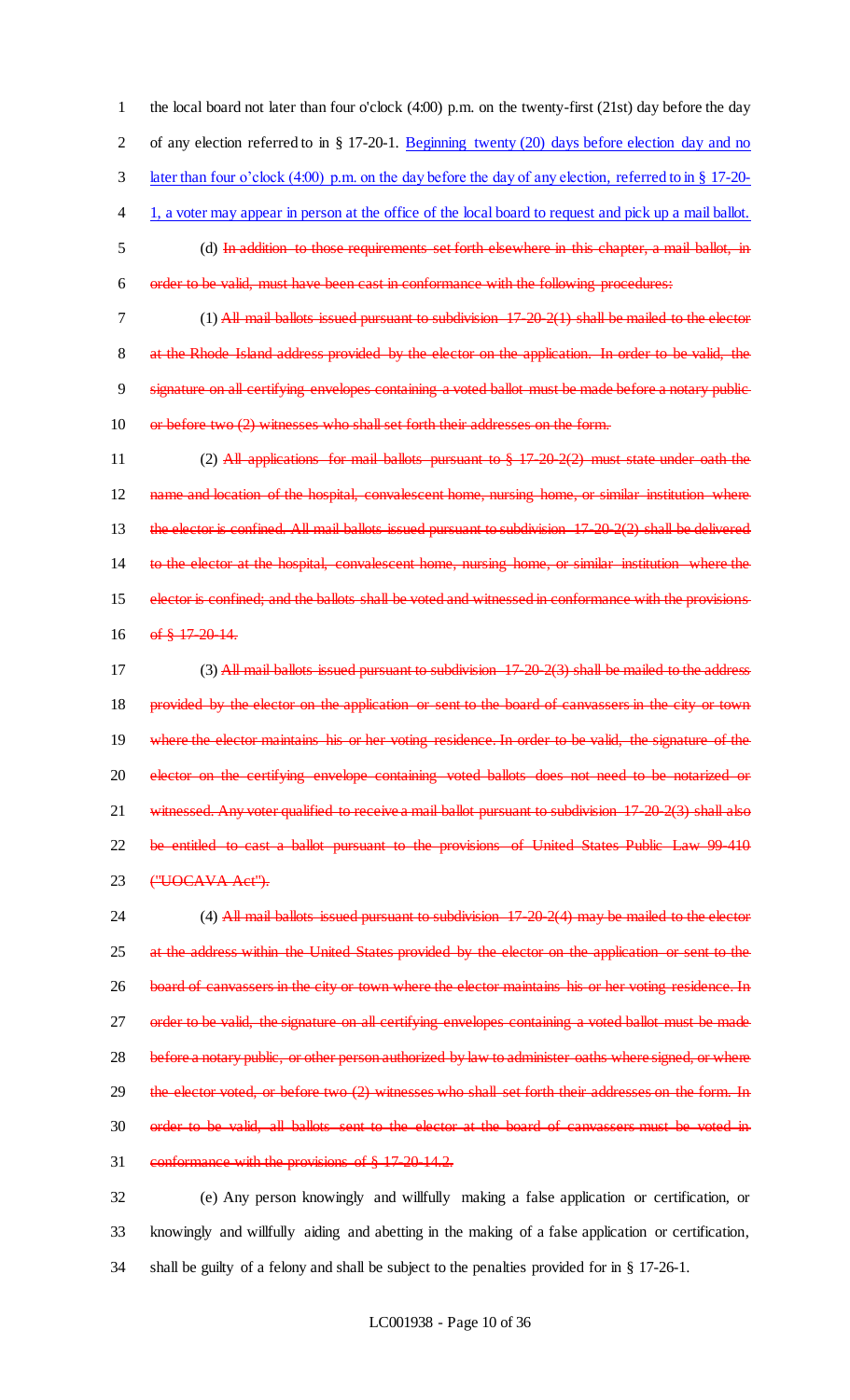1 (f) In no way shall a mail ballot application be disqualified if the voter's circumstances 2 change between the time of making the application and voting his or her mail ballot as long as voter 3 remains qualified to receive a mail ballot under the provisions of § 17-20-2. The local board of 4 canvassers shall provide the state board of elections with written notification of any change in 5 circumstances to a mail ballot voter.

#### 6 **17-20-2.2. Requirements for validity of emergency mail ballots.**

7 (a) Any legally qualified elector of this state whose name appears upon the official voting 8 list of the town or district of the city or town where the elector is so qualified, who on account of 9 circumstances manifested twenty (20) days or less prior to any election becomes eligible to vote by 10 mail ballot according to this chapter falls within one of the categories of electors described in 11 subsection (d) of this section, may obtain from the local board an application for an emergency 12 mail ballot or may complete an emergency in-person mail ballot application on an electronic poll 13 pad at the board of canvassers where the elector maintains his or her residence.

14 (b) The emergency mail ballot application, when duly executed, shall be delivered in 15 person, electronically, or by mail so that it shall be received by the local board not later than four 16 o'clock (4:00) p.m. on the last day preceding the date of the election.

- 17 (c) The elector shall execute the emergency mail ballot application in accordance with the 18 requirements of this chapter, which application shall contain a certificate setting forth the facts 19 relating to the circumstances necessitating the application.
- 20 (d) In addition to those requirements set forth elsewhere in this chapter, an emergency mail 21 ballot, except those emergency mail ballots being cast pursuant to subsection (g) of this section, in 22 order to be valid, must have been cast in conformance with the following procedures:

23 (1) All mail ballots issued <del>pursuant to  $\frac{8}{3}$  17 20 2(1)</del> to voters within the state of Rhode 24 Island, who are incapacitated, to the extent that it would be an undue hardship to vote at the polls 25 because of illness, or mental or physical disability, blindness, or serious impairment of mobility 26 shall be mailed to the elector at the state of Rhode Island address provided on the application by 27 the office of the secretary of state, or delivered by the local board to a person presenting written 28 authorization from the elector to receive the ballots, or cast in private at the local board of 29 canvassers. In order to be valid, the signature of the voter on the certifying envelope containing a 30 voted ballot must be made before a notary public, or other person authorized by law to administer 31 oaths where signed, or where the elector voted, or before two (2) witnesses who shall set forth their 32 addresses on the form. In order to be valid, all ballots sent to the elector at the board of canvassers 33 must be voted in conformance with the provisions of § 17-20-14.2.

34 (2) All applications for emergency mail ballots pursuant to § 17-20-2(2) by electors who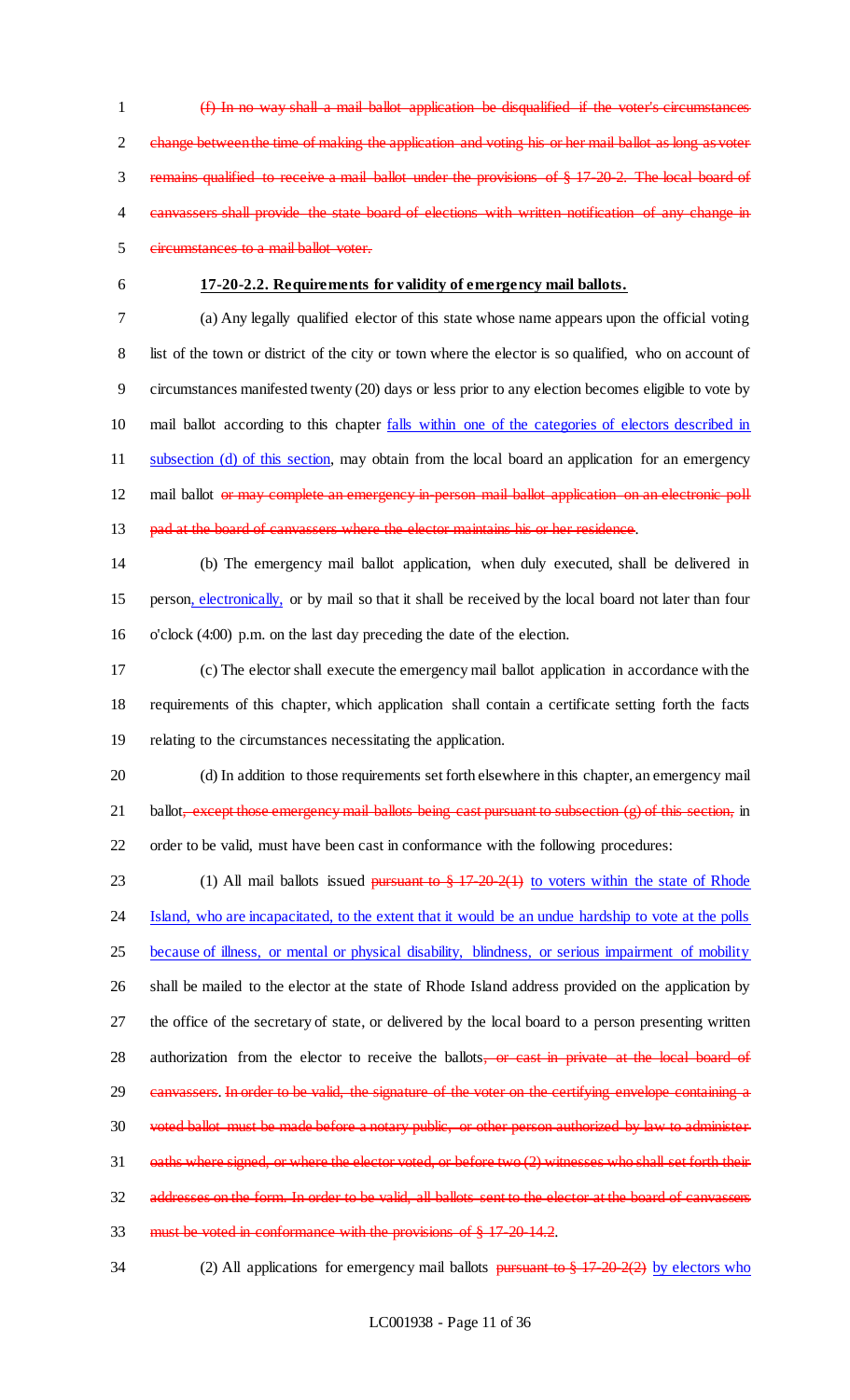are confined in any hospital, convalescent home, nursing home, rest home, or similar institution, public or private, within the state of Rhode Island, must state under oath the name and location of the hospital, convalescent home, nursing home, or similar institution where the elector is confined. All mail ballots issued pursuant to this subdivision shall be delivered to the elector by the bipartisan 5 pair of supervisors, appointed in conformance with this chapter, and shall be voted and witnessed in conformance with the provisions of § 17-20-14.

7 (3) All mail ballots issued pursuant to § 17-20-2(3) shall be mailed by the office of the 8 secretary of state to the elector at an address provided by the elector on the application, or cast at 9 the board of canvassers in the city or town where the elector maintains his or her voting residence. 10 The signature of the elector on the certifying envelope containing the voted ballots issued pursuant 11 to the subdivision does not need to be notarized or witnessed. Any voter qualified to receive a mail 12 ballot pursuant to § 17-20-2(3) shall also be entitled to cast a ballot pursuant to the provisions of 13 United States Public Law 99 410 ("UOCAVA Act").

14 (4) All mail ballots issued pursuant to § 17-20-2(4) shall be cast at the board of canvassers 15 in the city or town where the elector maintains his or her voting residence or mailed by the office 16 of the secretary of state to the elector at the address within the United States provided by the elector 17 on the application, or delivered to the voter by a person presenting written authorization by the 18 voter to pick up the ballot. In order to be valid, the signature of the voter on all certifying envelopes 19 containing a voted ballot must be made before a notary public, or other person authorized by law 20 to administer oaths where signed, or where the elector voted, or before two (2) witnesses who shall 21 set forth their addresses on the form. In order to be valid, all ballots sent to the elector at the board 22 of canvassers must be voted in conformance with the provisions of § 17-20-14.2.

 (e) The secretary of state shall provide each of the several boards of canvassers with a sufficient number of mail ballots for their voting districts so that the local boards may provide the appropriate ballot or ballots to the applicants. It shall be the duty of each board of canvassers to process each emergency ballot application in accordance with this chapter, and it shall be the duty of each board to return to the secretary of state any ballots not issued immediately after each election.

29 (f) Any person knowingly and willfully making a false application or certification, or 30 knowingly and willfully aiding and abetting in the making of a false application or certification, 31 shall be guilty of a felony and shall be subject to the penalties provided for in § 17-26-1.

32 (g) An emergency mail ballot application may be completed in person using an electronic 33 poll pad provided by the board of canvassers upon presentation by the voter of valid proof of 34 identity pursuant to § 17-19-24.2. Upon completion of the poll-pad application, the voter shall be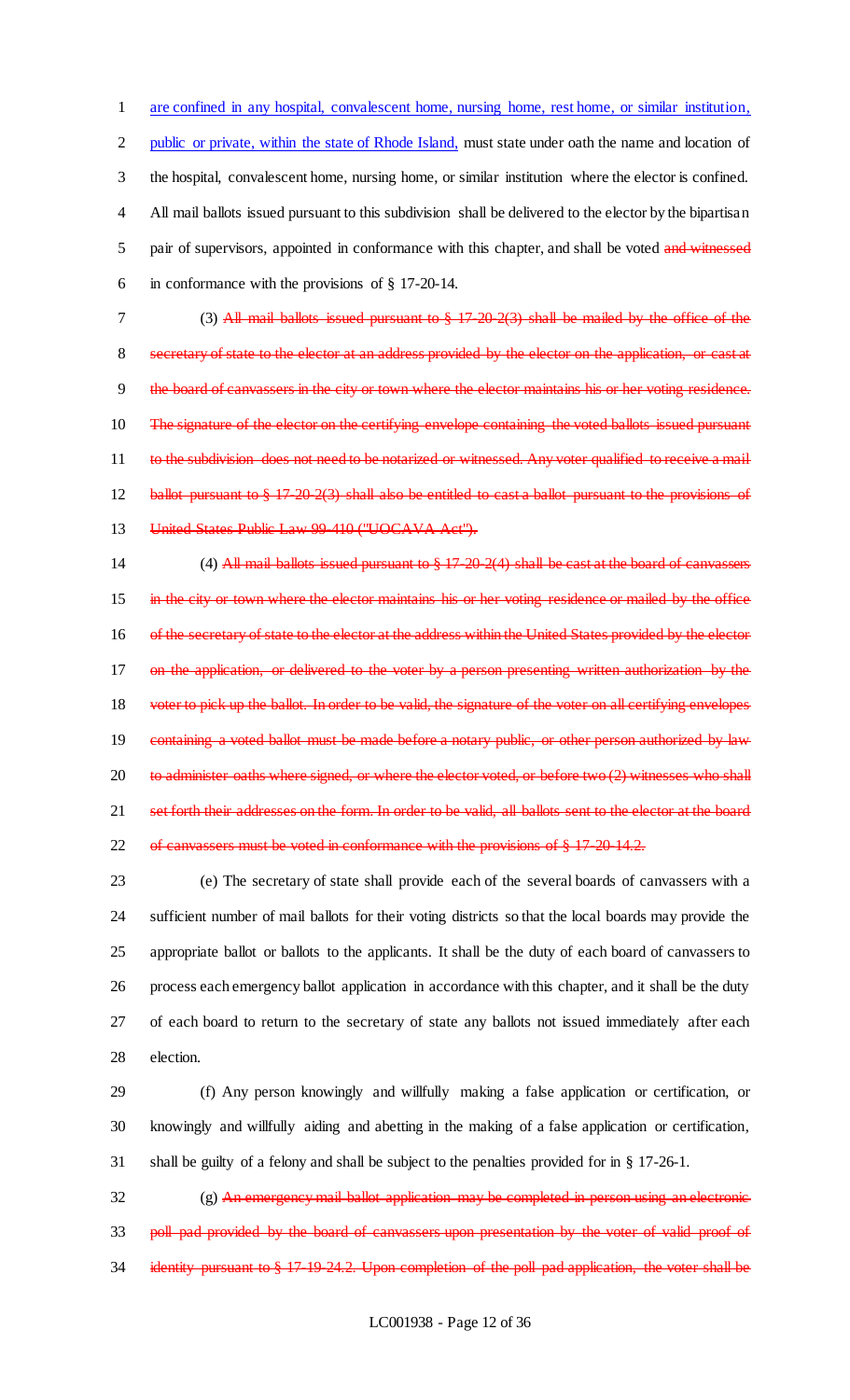1 provided with a ballot issued by the secretary of state and upon completion of the ballot 2 voter, the voter shall place the ballot into the state-approved electronic voting device, provided by 3 the board of elections and secured in accordance with a policy adopted by the board of elections.

#### **17-20-3. Definitions.**

 (a) Wherever used in this chapter, every word importing only the masculine gender is construed to extend to, and include, females as well as males.

 (b) Whenever used in this chapter, "bipartisan pairs of supervisors" for primaries means a supervisor representing the endorsed candidates and a supervisor representing a majority of unendorsed candidates, and for nonpartisan elections and primaries means non-partisan pairs of supervisors.

 (c) Wherever used in this chapter, "employed outside of the United States" includes any person who is:

 (1) Employed by any agency, department or division of the United States government and who, by reason of that employment, resides outside of the continental United States;

(2) Employed outside the territorial limits of the United States; or

(3) A spouse or dependent residing with persons so employed.

 (d) Wherever used in this chapter "services intimately connected with military operations" includes members of religious groups or welfare agencies assisting members of the armed forces who are officially attached to and serving with the armed forces and their spouses and dependents, and the spouses and dependents of members of the armed forces and of the merchant marine; provided, that the spouses and dependents are residing outside of the state with the members of the armed forces, merchant marine, or members of the religious or welfare agencies.

 (e) Whenever a signature is required by a voter in this chapter, "signature" also means the voter's mark "X" if the person is unable to sign his or her name because of physical incapacity or otherwise.

 (f) Whenever used in this chapter, "bipartisan" means not of the same recognized political party.

 (g) Whenever used in this chapter, "voter" and "elector" shall have the same meaning, except that "electors of president and vice-president of the United States" means the persons designated to elect the president and vice-president of the United States, in accordance with Article II, Section 1 of the United States Constitution.

(h) Whenever used in this chapter, "drop box" means the secure container described in §

- 17-20-2.4, whereby mail ballots may be returned to the board of elections.
- (i) Whenever used in this chapter, "mail ballot" means a ballot issued to a voter in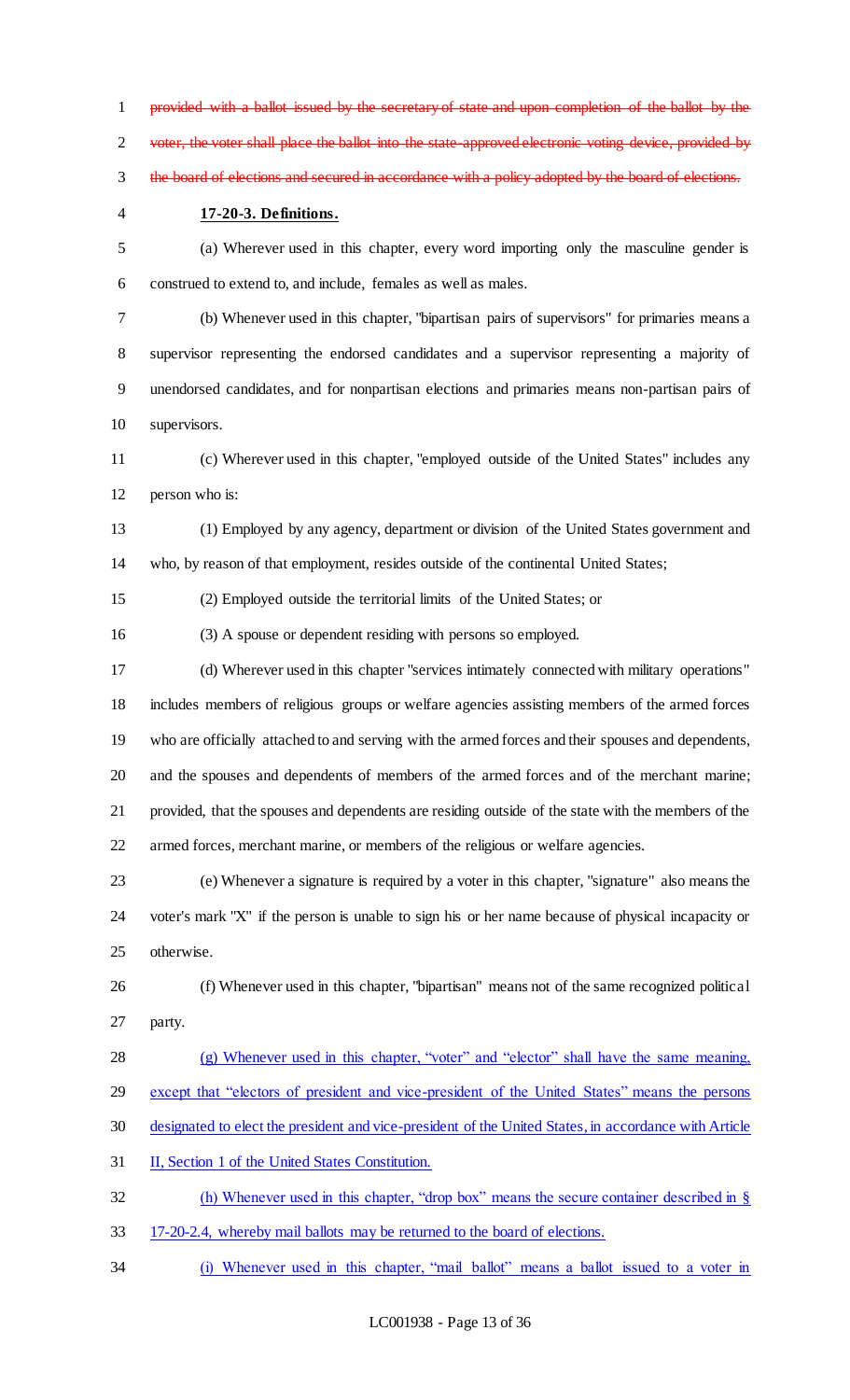- accordance with this chapter.
- (j) Whenever used in this chapter, "secrecy sleeve" means the envelope or sleeve issued along with a mail ballot, that is designed to conceal and maintain the secrecy of the voter's vote until the counting of votes for that particular election.
- (k) Whenever used in this chapter, "return envelope" means the envelope issued, along
- with a mail ballot, that is designed to contain a completed mail ballot and secrecy sleeve when
- sealed and able to be sent through the mail.
- 

# **17-20-7. Duplication of votes -- Methods preferred.**

- (a) In no event shall more than one vote be cast by any individual for any one office or proposition.
- (b) In the event that any person votes in person and also attempts to vote by mail ballot or by an official state blank ballot or an official federal absentee ballot, as the case may be, the mail and the official state blank ballot and the official federal absentee ballot, as the case may be, shall 14 be destroyed and not be counted and shall be retained for three (3) years.
- (c) In the event that any person casts a mail ballot and an official federal absentee ballot and/or official state blank ballot, the mail ballot shall be counted, but the official federal absentee 17 and/or the official state blank ballot shall be destroyed and not be counted and shall be retained for 18 three (3) years.
- 19 (d) In the event that any person casts more than one mail ballot, the mail ballot received last shall be counted, but any other mail ballots shall not be counted and shall be retained for three
- 21 (3) years.
- **17-20-8. Application for ballot.**

 (a) Whenever any person is unable to sign his or her name because of physical incapacity or otherwise, that person shall make his or her mark "X".

 (b) Notwithstanding any other provision of this chapter as to time and manner thereof, it shall be the duty of the applicant to cause the mail ballot application or the emergency mail ballot application, as the case may be, to be processed by the local board so that the applicant may receive 28 the ballot, cast it, and cause delivery thereof to be made to the state board not later than eight o'clock (8:00) p.m. on the date of election.

- (c) The local board shall maintain a separate list of names and addresses of all applicants 31 and their subscribing witnesses and a copy of the list shall be made available for inspection to any person upon request.
- (d) Any voter may apply to receive an absentee ballot, in accordance with § 17-20-2.1, in one of the following ways: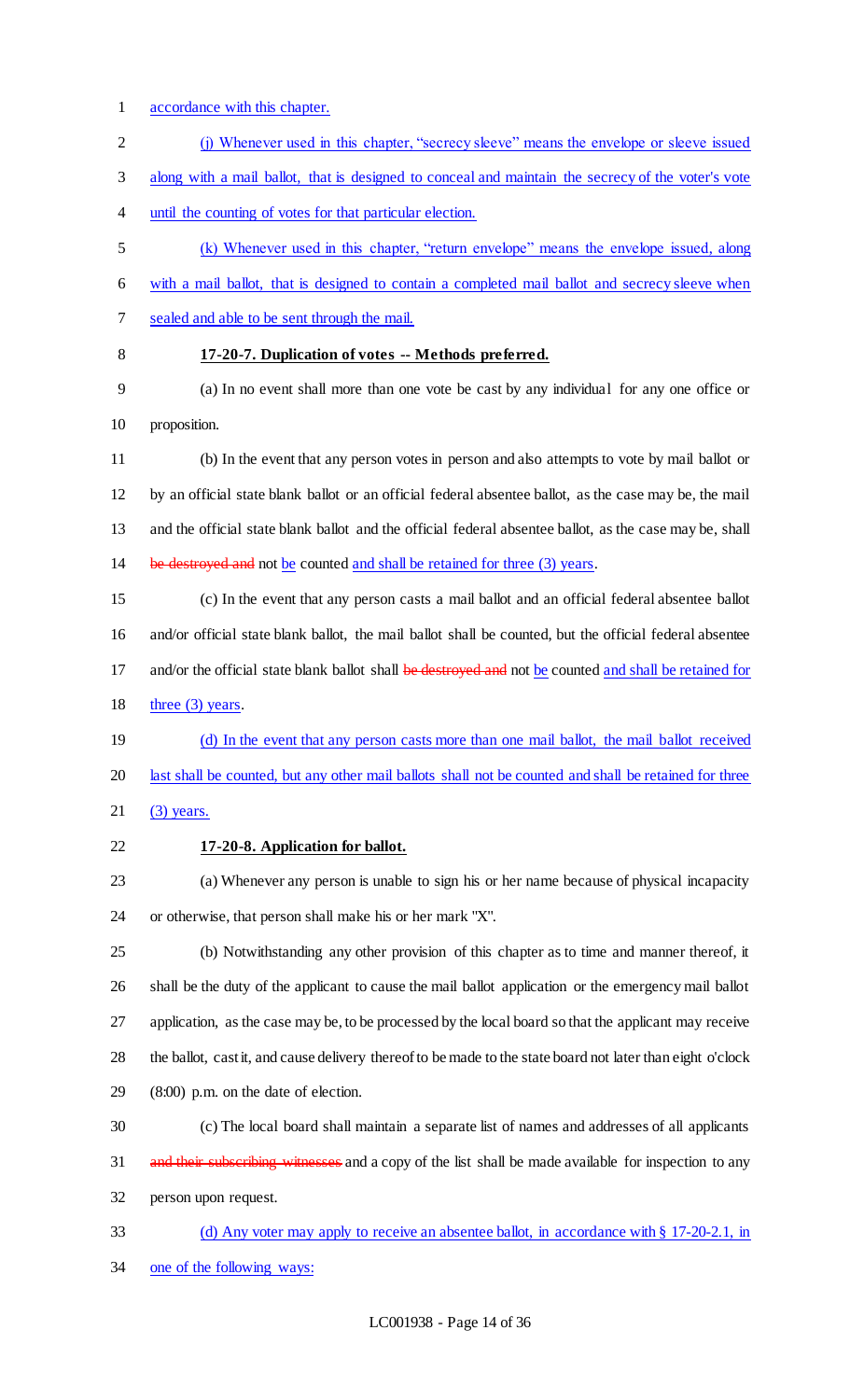- 
- (1) By indicating that the voter wants to receive a ballot for the next upcoming general
- election.
- (2) By indicating that the voter wants to receive a ballot for the next upcoming primary and general elections.
- (3) By indicating that the voter wants to be a permanent mail voter and receive a ballot for
- all elections covered under § 17-20-1 in perpetuity, until the voter indicates otherwise by application or through the state's online voter registration portal.
- (e) The secretary of state must maintain a list within the CVRS of all voters who are eligible
- to remain on the permanent mail voter list, as described in subsection (d)(3) of this section.
- 10  $(d)(f)$  Any person knowingly and willfully making a false application or certification or knowingly and willfully aiding and abetting in the making of a false application or certification shall be guilty of a felony.

# **17-20-10. Certification of applications -- Issuance of ballots -- Marking of lists -- Mailing address.**

 (a) Upon receipt of the application, the local board shall immediately examine it and determine whether it complies with each of the requirements set forth by this chapter and compare the signature on the ballot application with the signature contained on the original registration card, except as may be otherwise provided by law, to satisfy itself that the applicant is a qualified voter. Upon determining that it does meet each requirement of this chapter and that the signature appears to be the same, the local board shall mark the application "accepted" and record in the space provided on the ballot application the senatorial, representative, and voting district in which the applicant should vote.

 (b) The local board shall also record the city or town code and district information in the mailing label section of the mail ballot application. The local board shall also print or type the name of the elector and the complete mailing address in that section. If the local board does not accept the application, the local board shall return the application to the elector, together with a form prescribed by the secretary of state, specifying the reason or reasons for the return of the application.

 (c) Not later than 4:00 p.m. on the eighteenth (18th) day before the day of any election referred to in this chapter or within seven (7) days of receipt by the local board, whichever occurs first, the local board shall certify the applications to the secretary of state through the CVRS system as this procedure is prescribed by the secretary of state. Upon the certification of a mail ballot application to the secretary of state, the local board shall enter on the voting list the fact that a mail ballot application for the voter has been certified and shall cause the delivery of the certified mail ballot applications together with the signed certified listing thereof in sealed packages to the state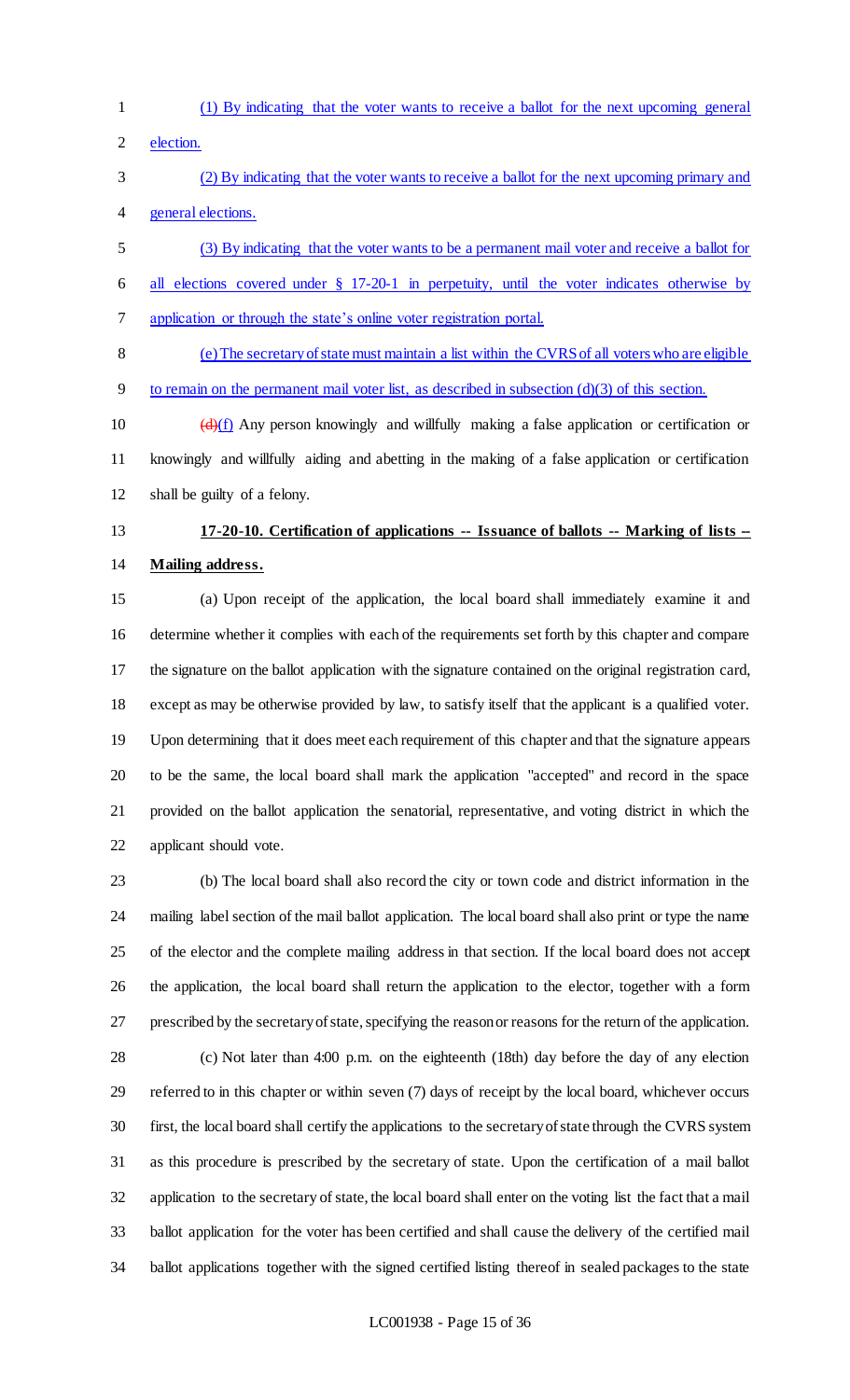board of elections.

2 (d)(1) Upon the ballots becoming available, but not sooner than thirty (30) days before a primary election, the secretary of state shall immediately issue and mail, by first-class mail, postage prepaid, a mail ballot to each eligible voter who has been certified or who appears on the list of 5 permanent mail voters. With respect to voters who have applied for these mail ballots under the 6 provisions of  $\S 17-20-2(1)$ , the secretary of state shall include with the mail ballots a stamped, return envelope addressed to the board of elections.

 (2) The secretary of state shall include on the mail ballot envelope a numerical or alphabetical code designating the city or town where the voter resides. The secretary of state shall immediately thereafter indicate on the voter's record that the secretary of state has sent mail ballots; provided that this mark shall serve solely to indicate that a mail ballot has been issued and shall not be construed as voting in the election.

 (e) Prior to each election, the secretary of state shall also furnish to the chairperson of the state committee of each political party a list of the names and residence addresses of all persons to whom mail ballots have been issued. The secretary of state shall also furnish to a candidate for political office, upon request, a list of the names and residence addresses of all persons to whom mail ballots have been issued within his or her district.

 (f) If a ballot is returned to the secretary of state by the postal service as undeliverable, the secretary of state shall consult with the appropriate local board to determine the accuracy of the mailing address, and the secretary of state shall be required to remail the ballot to the voter using the corrected address provided by the local board. If the local board is unable to provide a different address than that to which the ballot was originally mailed, the ballot shall be reissued by the secretary of state to the board of canvassers in the city or town where the voter resides utilizing the numerical or alphabetical code established in subsection (d) of this section. The board shall then attempt to notify the voter at his or her place of residence that the ballot has been returned as 26 undeliverable. The ballot must be voted and witnessed in accordance with the provisions of this chapter.

 (g) The acceptance of a mail ballot application by the board of canvassers and the issuance of a mail ballot by the secretary of state shall not create any presumption as to the accuracy of the information provided by the applicant or as to the applicant's compliance with the provisions of this chapter. Any inaccuracy in the provided information or irregularity in the application may be raised as a challenge to the ballot before the board of elections at the time of certification. If the challenge raised at that time is meritorious, the ballot shall be voided.

(h) Within two (2) business days of receipt by the local board, the board shall certify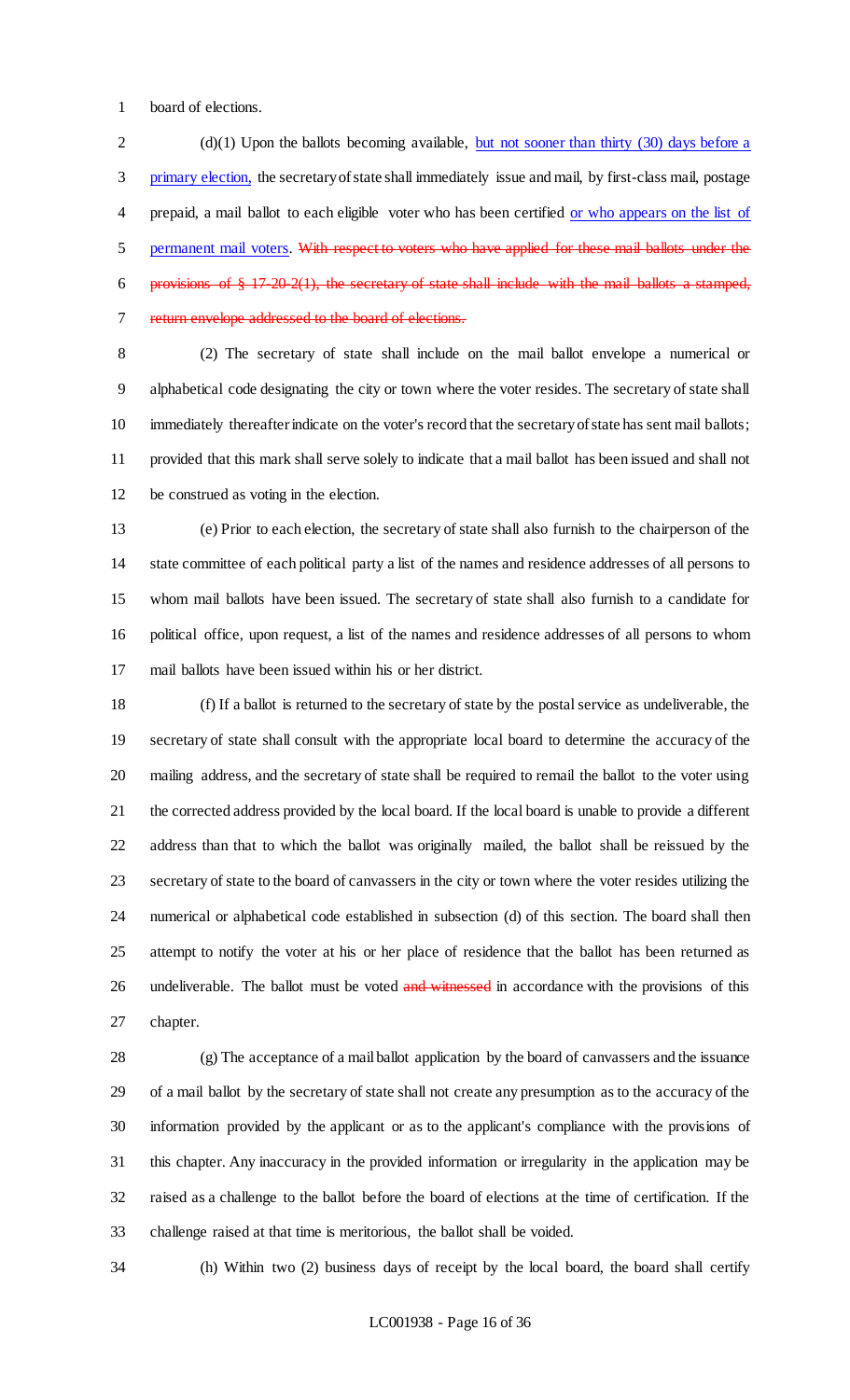emergency mail ballot applications and shall cause the delivery of the emergency mail ballot applications, and certification sheet in sealed packages to the state board of elections.

#### **17-20-12. Secretary of state to furnish forms and supplies.**

4 All mail ballots, application forms, certified envelopes for enclosing ballots secrecy 5 sleeves, any other envelopes that may be necessary, and instructions as to voting, and use of ballots, 6 and affidavits, shall be furnished and supplied by the secretary of state for use in mailing application 7 forms, ballots, and other supplies or materials to mail voters to carry out the provisions of this chapter, but each local board shall print or stamp upon the application form and upon the return envelope the address of the local board. The secretary of state is authorized to interpret and apply the provisions of this chapter in a manner that effects the legislative intention set forth in this chapter.

# **17-20-13.1. Form of emergency mail ballot application.**

 The emergency mail ballot application to be subscribed by the voters before receiving a mail ballot shall, in addition to any directions that may be printed, stamped, or written on the application by authority of the secretary of state, be in substantially the following form:

16 STATE OF RHODE ISLAND AND PROVIDENCE PLANTATIONS

17 EMERGENCY APPLICATION OF VOTER FOR BALLOT FOR ELECTION ON

# (COMPLETE HIGHLIGHTED SECTIONS)

#### **NOTE -- THIS APPLICATION MUST BE RECEIVED BY THE BOARD OF**

#### **CANVASSERS OF YOUR CITY OR TOWN NOT LATER THAN 4:00 P.M. ON\_\_\_\_\_\_\_\_**

BOX A (PRINT OR TYPE)

# 22 NAME

23 VOTING ADDRESS

CITY/TOWN \_\_\_\_\_\_\_\_\_\_\_\_\_\_STATE RI ZIP CODE\_\_\_\_\_\_\_\_\_\_\_\_\_\_\_\_\_\_\_\_\_\_\_\_\_\_\_\_\_\_

DATE OF BIRTH\_\_\_\_\_\_\_\_\_\_\_\_\_\_\_\_\_\_\_\_PHONE#\_\_\_\_\_\_\_\_\_\_\_\_\_\_\_\_\_\_\_\_\_\_\_\_\_\_\_\_\_\_\_\_

BOX B (PRINT OR TYPE)

27 NAME OF INSTITUTION (IF APPLICABLE)

28 ADDRESS

ADDRESS \_\_\_\_\_\_\_\_\_\_\_\_\_\_\_\_\_\_\_\_\_\_\_\_\_\_\_\_\_\_\_\_\_\_\_\_\_\_\_\_\_\_\_\_\_\_\_\_\_\_\_\_\_\_\_\_\_\_\_\_\_\_

30 CITY/TOWN\_\_\_\_\_\_\_\_\_\_\_\_\_\_\_\_\_STATE\_\_\_\_\_\_\_\_\_ ZIP CODE\_\_\_\_\_\_\_\_\_\_\_\_\_\_\_\_\_\_\_\_\_\_\_\_\_\_\_\_

I CERTIFY THAT I AM ELIGIBLE FOR A MAIL BALLOT ON THE

FOLLOWING BASIS: **(CHECK ONE ONLY)**

 ( ) 1. I am incapacitated to such an extent that it would be an undue hardship to vote at the polls because of illness, mental or physical disability, blindness or a serious impairment of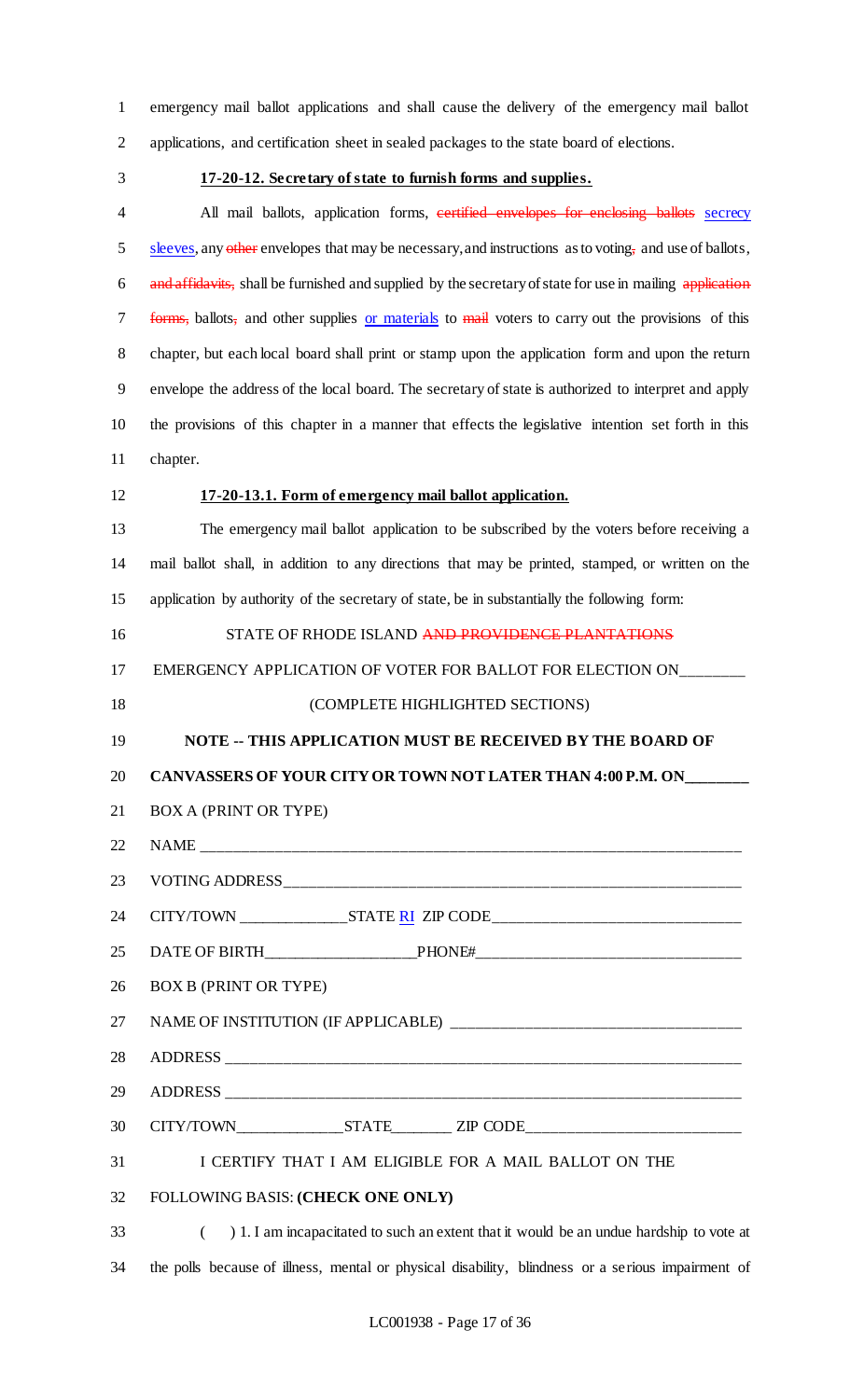1 mobility. If not voting ballot at local board, ballot Ballot will be mailed to the address in BOX A above or to the Rhode Island address provided in BOX B above. If the ballot is to be delivered by the local board of canvassers to a person presenting written authorization to pick up the ballot, complete BOX A above and fill in the person's name below.

 I hereby authorize \_\_\_\_\_\_\_\_\_\_\_\_\_\_\_\_\_\_\_\_\_\_\_\_\_\_\_\_\_\_\_\_\_\_ to pick up my ballot at my local board of canvassers.

 ( ) 2. I am confined in a hospital, convalescent home, nursing home, rest home, or similar institution within the State of Rhode Island. Provide the name and address of the facility where you are residing in BOX B above.

10  $\leftarrow$  3. I am employed or in service intimately connected with military operations or because I am a spouse or dependent of such person, or I am a United States citizen who will be 12 outside the United States. If not voting ballot at local board, provide address in BOX B above.

- 13 (a)  $\frac{4.3}{4.3}$  I may not be able to vote at the polling place in my city or town on the day of the election. If the ballot is not being mailed to your voter registration address (BOX A above) please provide the address within the United States where you are temporarily residing in BOX B above. If you request that your ballot be sent to your local board of canvassers please indicate so in 17 BOX B above.
- I hereby authorize \_\_\_\_\_\_\_\_\_\_\_\_\_\_\_\_\_\_\_\_\_\_\_\_\_\_\_\_\_\_\_\_\_\_ to pick up my ballot at

my local board of canvassers.

 Under the pains and penalty of perjury, I certify that on account of the following circumstances manifested twenty (20) days or less prior to the election for which I make this application. I will be unable to vote at the polls.

BOX D OATH OF VOTER

 I declare that all of the information I have provided on this form is true and correct to the best of my knowledge. I further state that I am not a qualified voter of any other city or town or state and have not claimed and do not intend to claim the right to vote in any other city or town or state. If unable to sign name because of physical incapacity or otherwise, applicant shall make his or her mark "X".

 SIGNATURE IN FULL \_\_\_\_\_\_\_\_\_\_\_\_\_\_\_\_\_\_\_\_\_\_\_\_\_\_\_\_\_\_\_\_\_\_\_\_\_\_\_\_\_ Please note: A Power of Attorney signature is not valid in Rhode Island. **17-20-14. Voting from hospitals, convalescent homes, nursing homes, rest homes or** 

 **similar institutions public or private within the State of Rhode Island -- Penalty for interference.**

(a) The state board of elections shall appoint as many bipartisan pairs of supervisors as are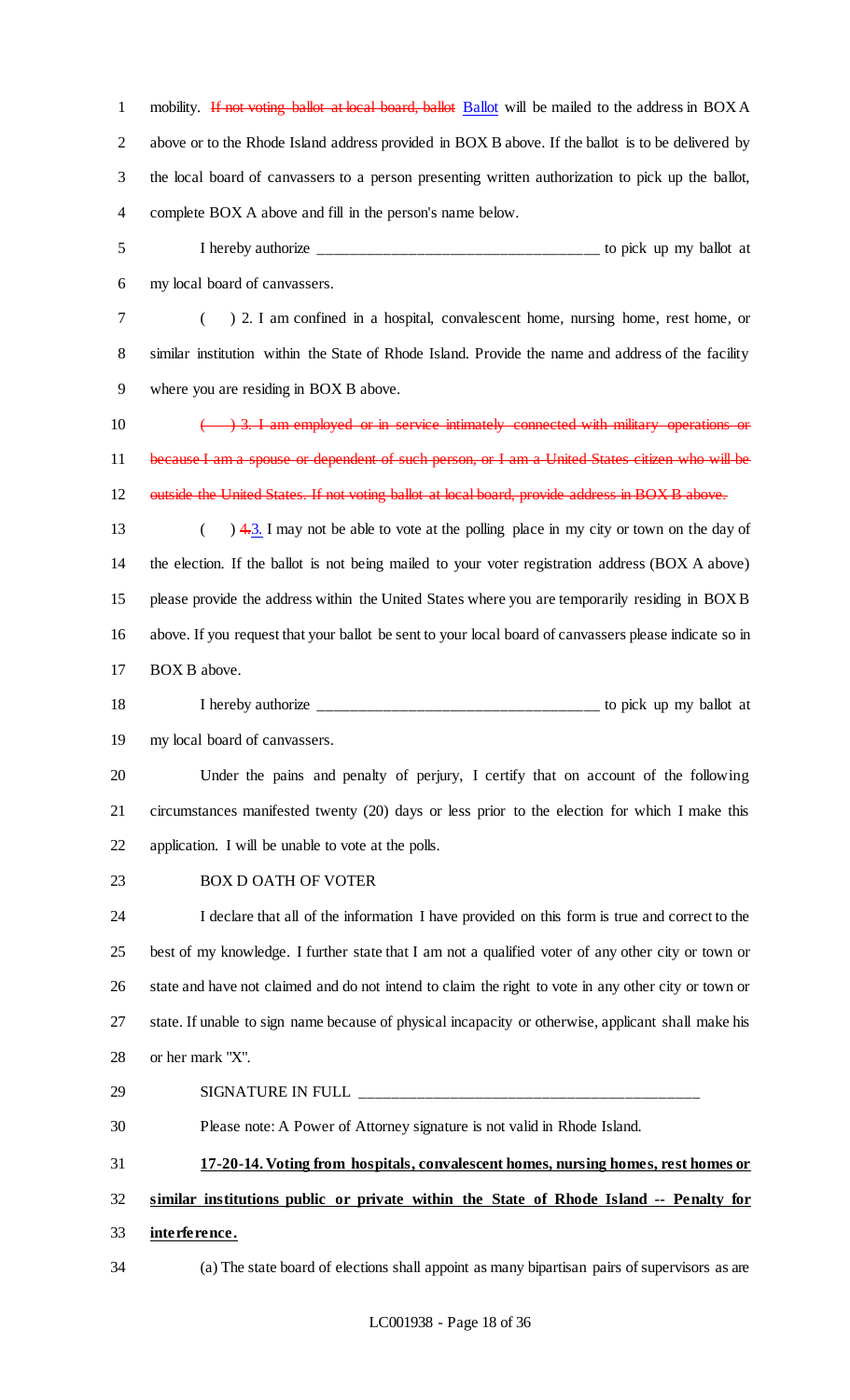necessary whose duty it shall be to attend each hospital, rest home, nursing home and convalescent home, or similar types of personal care facility in the state within twenty (20) days prior to the election. They shall supervise the casting of votes by persons using mail ballots at a place that 4 preserves their secrecy and shall take acknowledgments or serve as witnesses, and jointly provide assistance, if requested, to assure proper marking, sealing, and mailing of ballots as voted. Every mail ballot cast by a patient in a hospital or convalescent home within this state must be witnessed by the state supervisors. It shall be the duty of the person or persons in charge of hospitals, rest homes, nursing homes and convalescent homes, or similar types of personal care facility to allow the state supervisors to perform their duties as set forth in this section at all reasonable times. Every person who willfully hinders the state supervisors in performing their duties as set forth in this section shall be guilty of a misdemeanor.

 (b) It shall be the responsibility of the state board of elections to provide all bipartisan pairs of supervisors with an official identification card. All bipartisan pairs of supervisors will be required to have in their possession their identification card when conducting official business.

 (c) Any person who deliberately misrepresents themselves as an official of the board of elections, or who deceives, coerces, or interferes with a voter casting a ballot, shall be subject to prosecution under § 17-20-30.

### **17-20-16. Time of casting vote.**

 Mail ballots may be cast in the manner provided by law on or before election day; provided, that no mail ballot shall be counted unless it is received by the state board not later than the time 21 prescribed by § 17-18-11 for the closing of polling places on election day, except ballots east under 22 the provisions of § 17-20-6.1 returned through the United States Postal Service, which shall be 23 counted if received by the state board by  $\frac{\text{four - o'clock - p.m.} (4:00) \cdot \text{on}}{\text{p.m.}}$  the third day following a 24 primary election or four o'clock p.m. (4:00) on the seventh day following an a state election other 25 than a primary election, and the return envelope for any such ballot contains a postmark date, no 26 later than the day of the election. Mail ballots returned through the United States Postal Service that do not contain a postmark date on their return envelope, shall not be counted unless received by the state board, not later than the day following a state election.

# **17-20-19. Envelopes for return of ballots Return envelopes -- Tracking return envelopes -- Ballot cure.**

 (a) Envelopes for the enclosure and return of mail ballots and their enclosing certified 32 envelope Return envelopes shall have the printed or written address: "Board of Elections, 2000 Plainfield Pike, Cranston, Rhode Island 02921"; or a post office box established and maintained by the board; and shall be forwarded by the secretary of state to each mail voter whose application for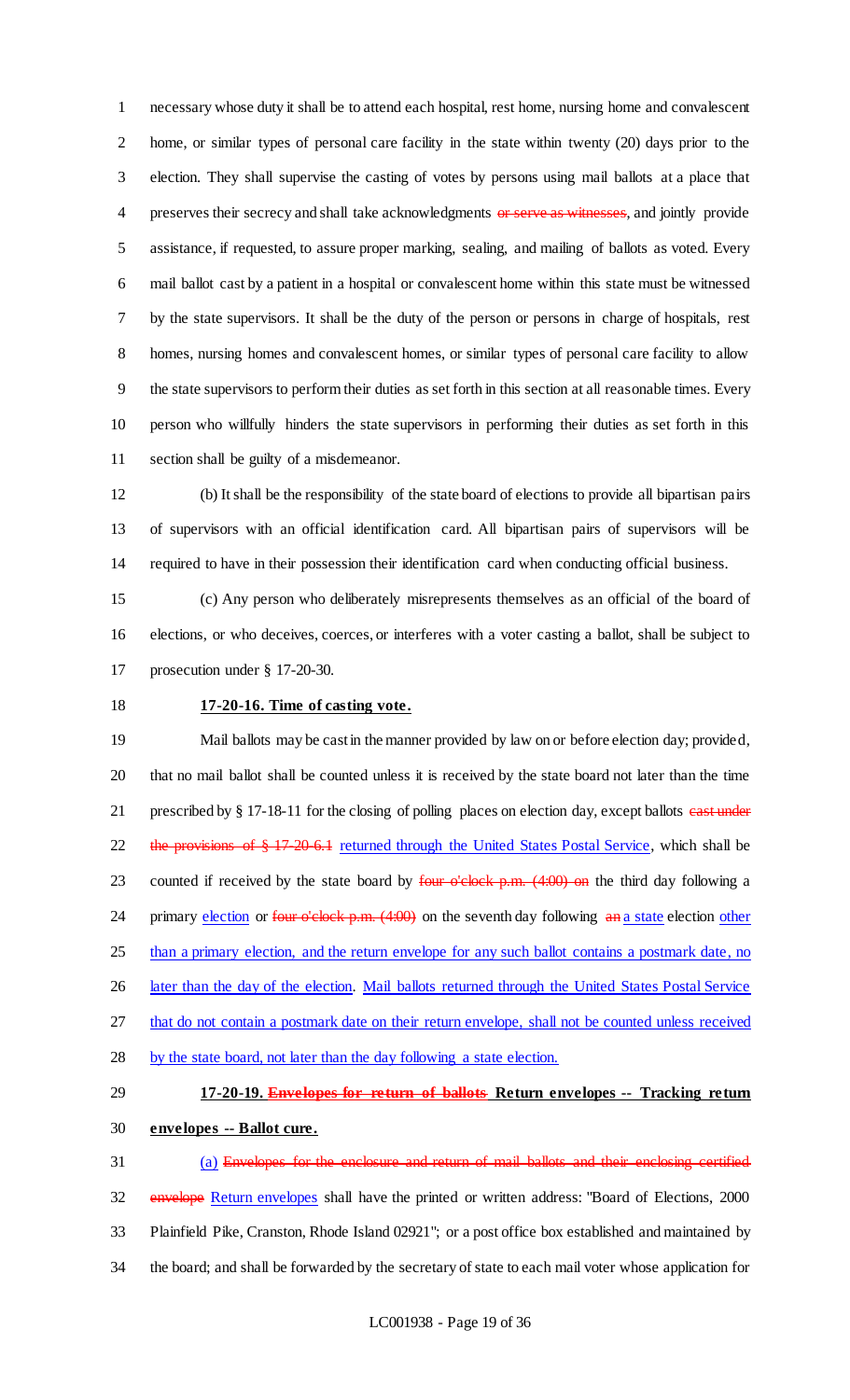the mail ballot has been received and accepted.

 (b) Every return envelope shall contain a unique identifier, associated with the voter, to whom that return envelope and accompanying mail ballot is issued. The secretary of state and board 4 of elections shall create and maintain a secure system, using such unique identifiers to track and record, when return envelopes and accompanying mail ballots are received from voters, when 6 return envelopes and accompanying mail ballots are processed and certified in accordance with § 17-20-26, when voters have voted in person, and anything else necessary to implement this chapter. In addition to any other purposes required to implement this chapter, the secretary of state shall use this system to prevent the duplication of votes, as described in § 17-20-7. (c) The secretary of state and board of elections shall maintain a system that enables voters 11 to track the status of their ballots. (d) The board of elections shall maintain a protocol to notify voters if their return envelope has been challenged or has been found defective or deficient by the designated election officials, and provide voters with an opportunity to correct any defects or deficiencies. The board shall notify a voter, not less than one business day after finding any defect or deficiency of the envelope by mail and by other means, including phone call, text message, electronic mail, or other form of electronic notification, if available and the voter has designated a preference for such form of notification through a form or protocol created by the board. The notification shall explain the 19 nature of the defect or deficiency, what steps the voter may take to remedy it, and the deadline to 20 do so. The ballot of any voter, who successfully complies with this protocol, shall be counted if 21 otherwise valid. Such protocol shall allow voters to correct any defects or deficiencies until five 22 o'clock (5:00) p.m. on the seventh day after the election. The board shall promulgate the protocol and any other rules necessary to operate the notification and cure process, in accordance with the 24 rulemaking provisions of § 42-35-1, et seq. **17-20-21. Certifying envelopes Certifying return envelopes -- Secrecy sleeve -- Instructions.** The secretary of state shall cause to be prepared and printed and shall furnish with each 28 mail ballot an a return envelope described in § 17-20-19 for sealing up and certifying the ballot when returned. The envelope shall be printed in substantially the following form: "After marking ballot or ballots, fold and enclose in this envelope and seal it. Certify to statement hereon. Enclose in envelope addressed to board of elections, which must receive the envelope not later than the time prescribed by § 17-18-11 for the closing of polling places on the 33 day of election." Date of Election\_\_\_\_\_\_\_\_\_\_\_\_\_\_ City/Town of\_\_\_\_\_\_\_\_\_\_\_\_\_\_\_\_\_\_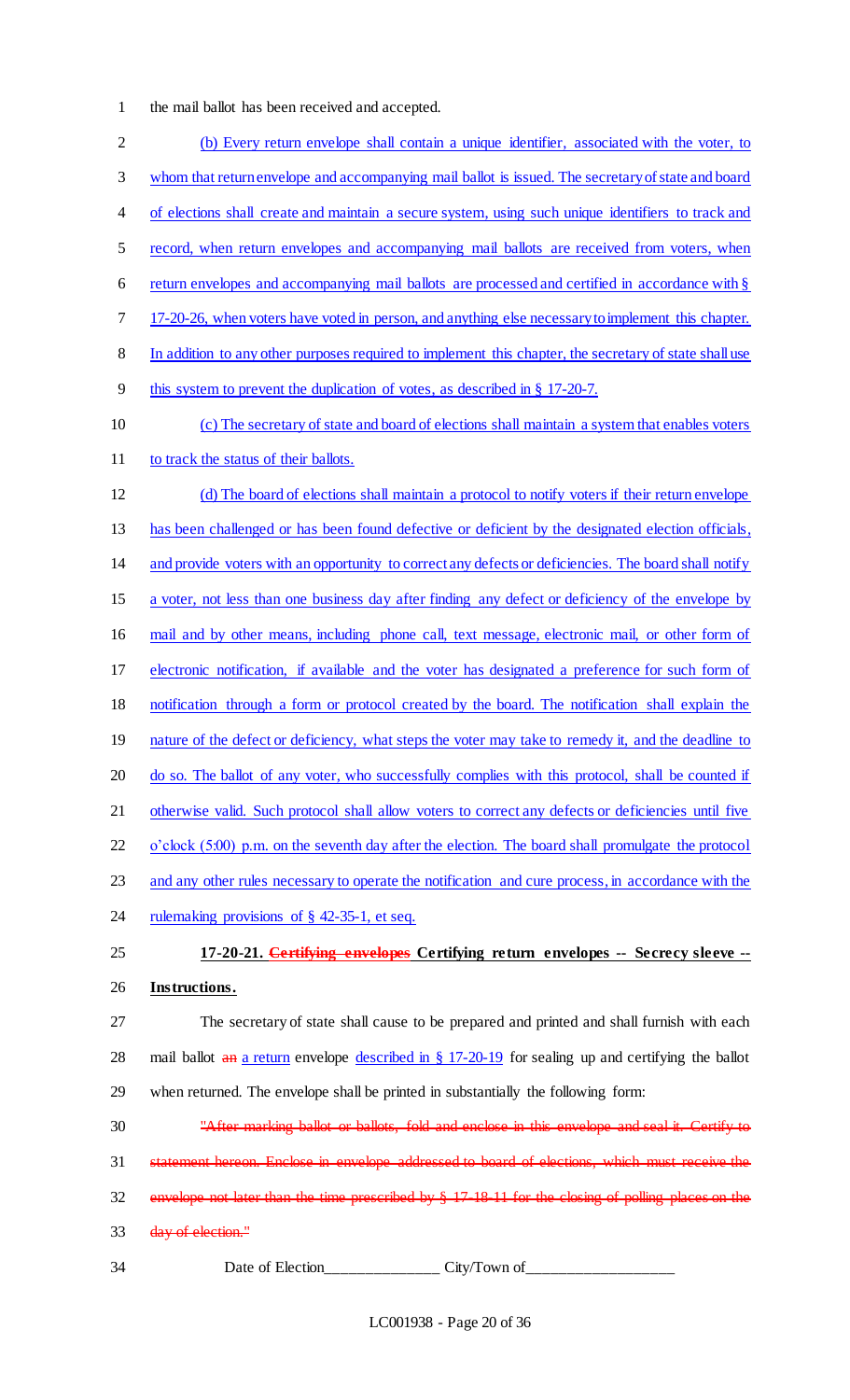|                 | Certificate of Voter                                                                                                                                                                                                                                                                                                                                                                                                     |
|-----------------|--------------------------------------------------------------------------------------------------------------------------------------------------------------------------------------------------------------------------------------------------------------------------------------------------------------------------------------------------------------------------------------------------------------------------|
|                 | Print Name of Voter                                                                                                                                                                                                                                                                                                                                                                                                      |
|                 | I swear or affirm, under penalty of perjury, that I am:                                                                                                                                                                                                                                                                                                                                                                  |
| 1.              | I am a United States citizen; and                                                                                                                                                                                                                                                                                                                                                                                        |
| $\frac{2}{\pi}$ | I am a resident and qualified voter of the State of Rhode Island;                                                                                                                                                                                                                                                                                                                                                        |
| $\frac{3}{2}$   | I am eligible to cast a mail ballot under the provisions of § 17 20 2; and                                                                                                                                                                                                                                                                                                                                               |
| 4.              | I am not qualified to vote elsewhere.                                                                                                                                                                                                                                                                                                                                                                                    |
|                 |                                                                                                                                                                                                                                                                                                                                                                                                                          |
|                 | (If unable to sign name because of physical incapacity or otherwise, voter shall make his                                                                                                                                                                                                                                                                                                                                |
|                 | or her mark $''(X)$ ").                                                                                                                                                                                                                                                                                                                                                                                                  |
|                 | I hereby attest under penalty of perjury that the enclosed voted ballot was cast, and the                                                                                                                                                                                                                                                                                                                                |
|                 | signature or mark on this certifying envelope was made by the voter whose name appears on                                                                                                                                                                                                                                                                                                                                |
|                 | the label above.                                                                                                                                                                                                                                                                                                                                                                                                         |
|                 | Before me the $\frac{day \text{ of } 20 \text{ and } 40 \text{ of } 20 \text{ and } 20 \text{ of } 20 \text{ of } 20 \text{ of } 20 \text{ of } 20 \text{ of } 20 \text{ of } 20 \text{ of } 20 \text{ of } 20 \text{ of } 20 \text{ of } 20 \text{ of } 20 \text{ of } 20 \text{ of } 20 \text{ of } 20 \text{ of } 20 \text{ of } 20 \text{ of } 20 \text{ of } 20 \text{ of } 20 \text{ of } 20 \text{ of } 20 \text$ |
|                 | county of ______________, state of ______________, personally appeared the above named voter,                                                                                                                                                                                                                                                                                                                            |
|                 | to me known and known by me to be the person who affixed his or her signature to this ballot                                                                                                                                                                                                                                                                                                                             |
|                 | envelope.                                                                                                                                                                                                                                                                                                                                                                                                                |
|                 |                                                                                                                                                                                                                                                                                                                                                                                                                          |
|                 | <b>Notary Public</b>                                                                                                                                                                                                                                                                                                                                                                                                     |
|                 | Notary must also print his or her name                                                                                                                                                                                                                                                                                                                                                                                   |
|                 | Witness:                                                                                                                                                                                                                                                                                                                                                                                                                 |
|                 |                                                                                                                                                                                                                                                                                                                                                                                                                          |
|                 | (Signature)(Print Name) (Address)                                                                                                                                                                                                                                                                                                                                                                                        |
|                 | (Signature)(Print Name) (Address)                                                                                                                                                                                                                                                                                                                                                                                        |
|                 | Note: Mail ballots must either be sworn to before a notary public or before two (2)                                                                                                                                                                                                                                                                                                                                      |
|                 | witnesses who must sign their names and addresses.                                                                                                                                                                                                                                                                                                                                                                       |
|                 | (b) The return envelope shall be designed, such that the voter's signature and identifying                                                                                                                                                                                                                                                                                                                               |
|                 | information described in subsection (a) of this section, are concealed by the envelope's flap, when                                                                                                                                                                                                                                                                                                                      |
|                 | the envelope is sealed.                                                                                                                                                                                                                                                                                                                                                                                                  |
|                 | (c) In addition to the return envelope, the secretary of state shall cause to be prepared and                                                                                                                                                                                                                                                                                                                            |
|                 | printed and shall furnish with each mail ballot, a secrecy sleeve, which can fit within a sealed return                                                                                                                                                                                                                                                                                                                  |
|                 | envelope and is designed to conceal and maintain the confidentiality of the voter's vote until the                                                                                                                                                                                                                                                                                                                       |
|                 |                                                                                                                                                                                                                                                                                                                                                                                                                          |
|                 | counting of votes for that particular election.                                                                                                                                                                                                                                                                                                                                                                          |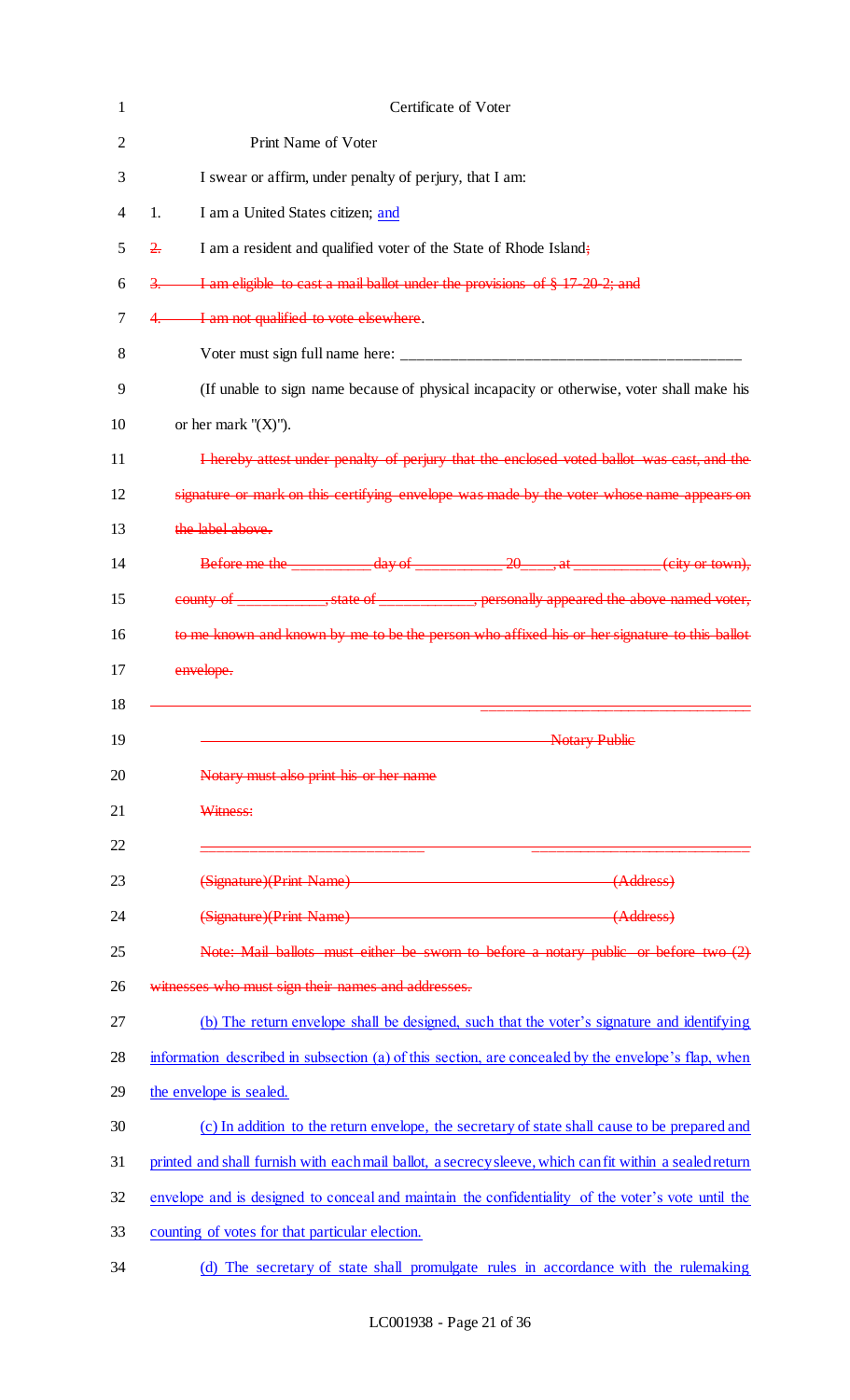- provisions of § 42-35-1, et seq., setting forth specific and easily understandable voter instructions that include all necessary information about marking the ballot, preparing it for return, certifying the return envelope, and properly and timely returning it to the board of elections.
- 

#### **17-20-23. Marking and certification of ballot.**

 (a) A voter may vote for the candidates of the voter's choice by making a mark in the space provided opposite their respective names.

 (b) In case a voter desires to vote upon a question submitted to the vote of the electors of the state, the voter shall mark in the appropriate space associated with the answer that the voter desires to give.

 (c) Voters receiving a mail ballot pursuant to § 17-20-2(1), (2), and (4) shall mark the ballot in the presence of two  $(2)$  witnesses or some officer authorized by the law of the place where 12 marked to administer oaths. Voters receiving a mail ballot pursuant to § 17-20-2(3) do not need to 13 have their ballot witnessed or notarized. Except as otherwise provided for by this chapter, the voter shall not allow the official or witnesses to see how he or she marks the ballot and the official or witnesses shall hold no communication with the voter, nor the voter with the official or witnesses, 16 as to how the voter is to vote. Thereafter, the voter shall enclose and seal the ballot in the envelope 17 provided for it. The voter shall then execute before the official or witnesses the certification on the 18 envelope. The voter shall then enclose and seal the certified envelope with the ballot in the envelope addressed to the state board and cause the envelope to be delivered to the state board on or before 20 election day.

 (d) These ballots shall be counted only if received within the time limited by this chapter. (e) There shall be a space provided on the general election ballot to allow the voter to write in the names of persons not in nomination by any party as provided for in §§ 17-19-31 and 17-20- 24.

#### **17-20-24. Irregularities not impairing validity of ballots.**

 (a) No ballot transmitted under the provisions of this chapter shall be rejected for any immaterial addition, omission, or irregularity in the preparation or execution of the computer ballot, nor for failure of the voter to affix sufficient postage. No ballot shall be invalid by reason of mistake or omission in writing in the name of any candidate where the candidate intended by the voter is plainly identifiable. Where, because of any defect in marking, a ballot is held invalid as to any particular candidate for office, it shall remain valid as to the candidates for other offices. No ballot 32 shall be invalid by reason of the voter writing upon the inner envelope secrecy sleeve the name of a community within a town in place of the name of the town or by reason of the voter failing to cover the ballot with the secrecy sleeve or failing to return the secrecy sleeve, along with the ballot,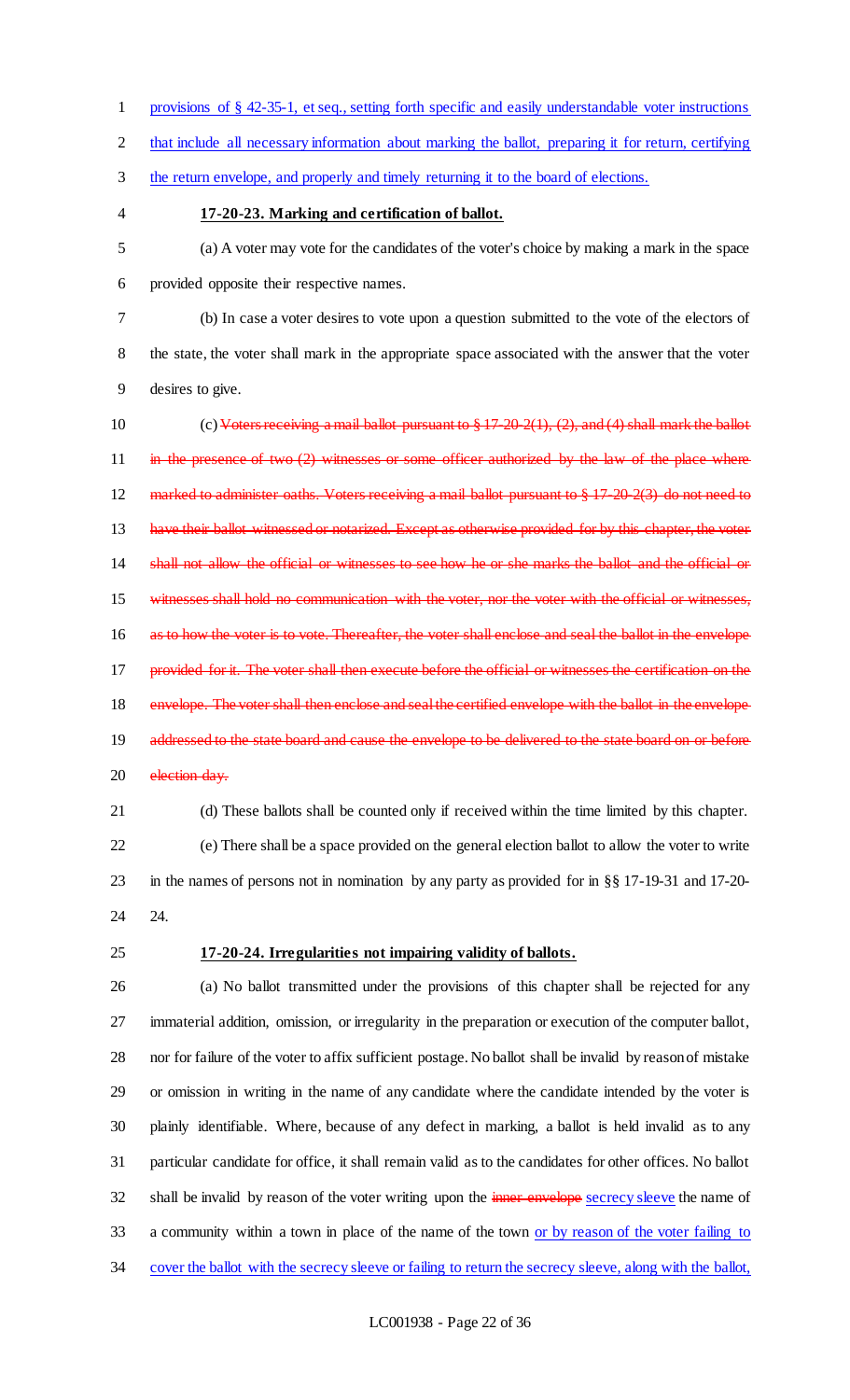in the return envelope. No defect in the marking of the appropriate space associated with casting a vote shall invalidate any ballot or a vote for any candidate, where the intention of the voter is clearly indicated.

- (b) No ballot shall be rejected if the intention of the voter is clear unless it contains clear evidence of the identity of the voter.
- 

#### **17-20-24.1. Irregularities in obtaining and casting mail ballots.**

 The requirements set forth by this chapter controlling mail ballot eligibility and the procedure by which mail ballots are obtained and cast shall be strictly applied to assure the integrity of the electoral system. No mail ballot which was not obtained and/or cast in material conformance with the provisions of this title shall be certified by the board of elections. Notwithstanding the 11 provisions of § 34-12-3 to the contrary, any mail ballot application or mail ballot certification 12 notarized by a person who is not in fact a notary public or other officer authorized to administer 13 oaths and take acknowledgements shall be void. Nothing in this chapter shall be construed to require the disqualification of a ballot merely because the elector did not sign the elector's full name as it is listed on the voter registration list, but omitted or included a middle initial or name, abbreviated a first and/or middle name, or made a similar omission or inclusion, as long as the board of elections can reasonably determine the identity of the voter.

#### **17-20-26. Opening and counting of ballots.**

 (a)(1) Beginning prior to and continuing on election day the state board, upon receipt of mail ballots, shall keep the ballots in a safe and secure place that shall be separate and apart from 21 the general public area and shall:

22 (i) Open the outer envelope and attach the matching ballot application to the inner 23 eertifying envelope;

24 (ii) Beginning fourteen (14), beginning twenty (20) days prior to and continuing on election day, proceed to certify the mail ballots.

 (2) Notice of these sessions shall be given to the public on the state board of elections' website, the secretary of state's website, and announcements in newspapers of general circulation published at least twenty-four (24) hours before the commencing of any session. All candidates for state and federal office, as well as all state party chairpersons, shall be given notice by telephone or otherwise of the day on which ballots affecting that candidate's district will be certified; provided, that failure to effect the notice shall in no way invalidate the ballots.

 (b) This processing shall be done within a railed space in the room in which it takes place, and the board shall admit within the railed space, in accordance with those rules that the board shall adopt, to witness the processing and certification of the ballots, the interested voter or the voter's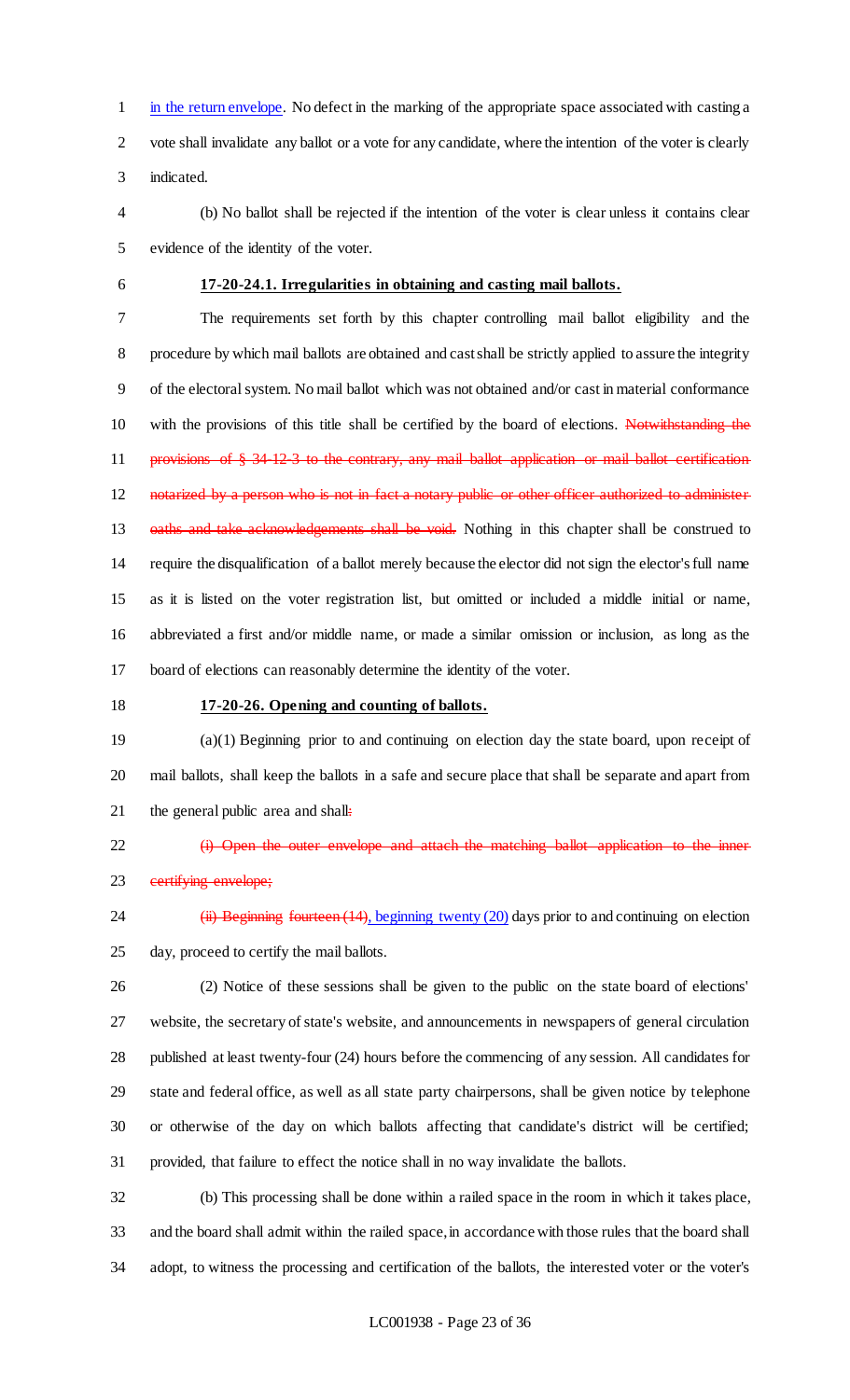representative, the candidates, or at least one representative of each candidate for whom votes are at the time being processed, and an equal number of representatives of each political party. These representatives shall be authorized in writing by the voter, the candidate, or the chairperson of the state committee of the political party, respectively, as the case may be. The board shall also, in accordance with these rules, admit representatives of the press and newscasting agencies and any other persons that it deems proper.

(c) At these sessions, and before certifying any ballot, the state board shall:

 (1) Determine the city or town in which the voter cast his or her ballot and classify accordingly; and

 (2) Compare the name, residence, and signature of the voter with the name, residence, and 11 signature on the ballot application for mail ballots file in the central voter registration system and satisfy itself that both signatures are identical.

(d) [Deleted by P.L. 2015, ch. 259, § 1].

(e)(1) If, upon initial review, a voter's signature on a return envelope does not appear to

match that voter's signature on file with the central voter registration system, a pair of election

supervisors, who are not affiliated with the same political party, shall compare the signatures. If

both election supervisors agree that the signatures do not match, the return envelope and its contents

shall be set aside to undergo the notification and correction process, established by § 17-20-19(d),

19 otherwise the return envelope and ballot it contains, shall continue through the counting process established in this section.

 (2) The initial review of signatures described in subsection (e)(1) of this section, may be performed by an election official or by a signature verification device used in accordance with rules established by the board of elections. All rules shall be promulgated in accordance with the

24 rulemaking provisions of § 42-35-1, et seq.

 (3) The board of elections, in consultation with any appropriate experts and state agencies, 26 shall establish and make publicly available, statewide standards for signature verification. All

personnel assigned to verify signatures shall receive training on statewide standards for signature

verification.

(4) Before using a signature verification device, the board of elections shall promulgate

rules, in accordance with the rulemaking provisions of § 42-35-1, et seq., establishing an audit

process to ensure that the signature verification device is operating properly during signature

32 review, and establishing contingency procedures in the event that an audit fails.

 $\left(\frac{e}{f}\right)$  The board shall establish guidelines setting forth the grounds for challenging the certification of mail ballots. These guidelines shall recognize that if a ballot can be reasonably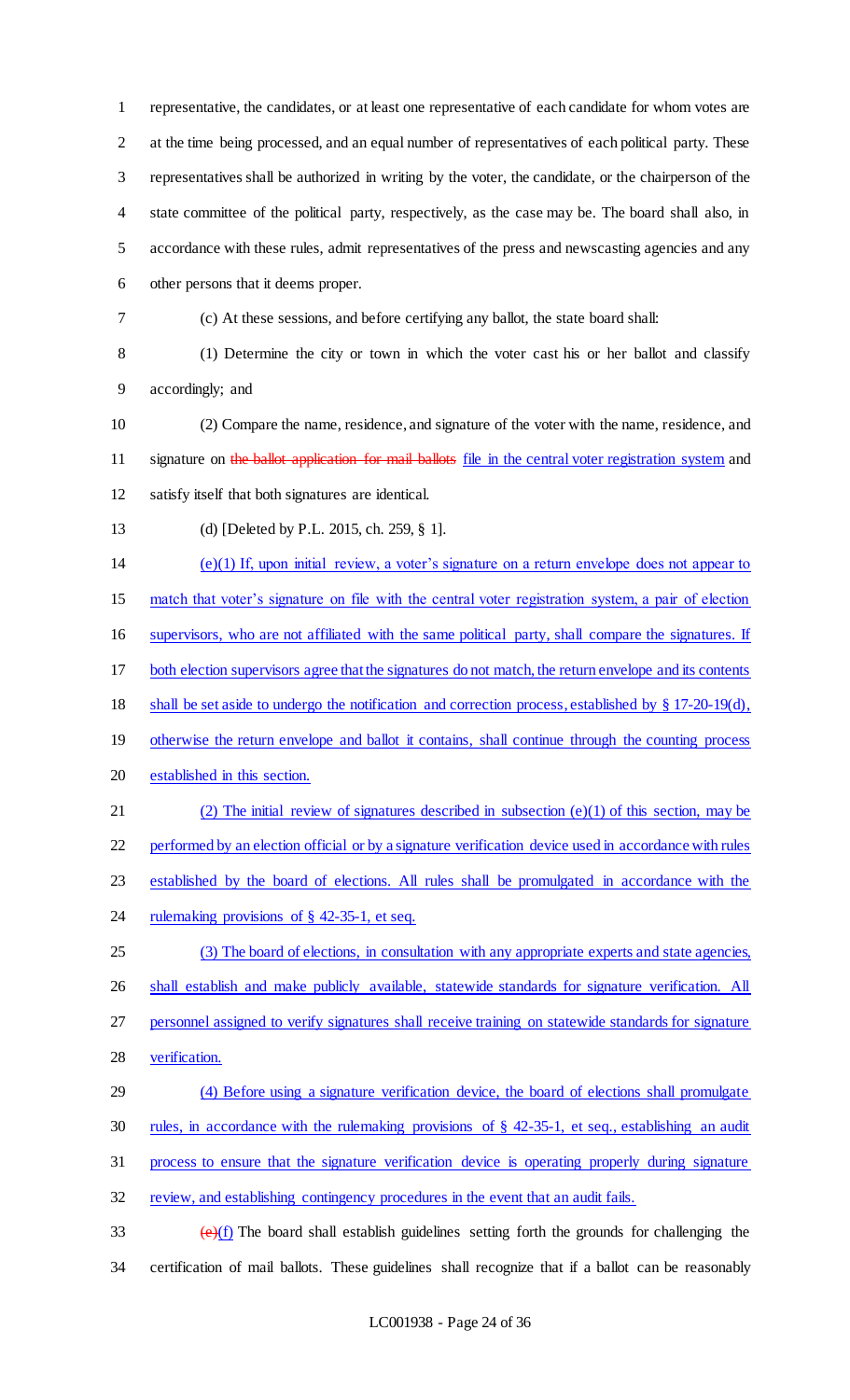1 identified to be that of the voter it purports to be, and if it can reasonably be determined that the 2 voter was eligible to vote by mail ballot and if the requirements of § 17-20-2.1 were complied with, it should not be subject to frivolous or technical challenge. The burden of proof in challenging a mail ballot as not obtained and/or cast in conformance with this chapter is on the person challenging the ballot. Once the irregularity is shown, the burden of proof shall shift to the person defending 6 the ballot to demonstrate that it is the ballot of the voter it purports to be, that the voter was eligible to vote by mail ballot, and that all of the applicable requirements of § 17-20-2.1 were complied 8 with. The guidelines shall be adopted at a public meeting of the board and shall be made available prior to the start of the certification process for mail ballots. The guidelines shall be promulgated in accordance with the rulemaking provisions of § 42-35-1, et seq.

 $(f)(g)$  After processing and certification of the mail ballots, they shall be separated in packages in accordance with their respective cities and towns, in the presence of the board and all other interested parties. Thereupon, in each instance the board shall open the enclosing envelope, and without looking at the votes cast on the enclosed ballot, shall remove the ballot from the envelope. The state board shall proceed to tabulate the ballots through the use of a central count optical-scan unit with the same effect as if the ballots had been cast by the electors in open town or district meetings.

18 (g)(h) When a local election is held at a time other than in conjunction with a statewide election, the state board, after the processing and certification of the mail ballots cast in the local election, shall package the local ballots to be promptly delivered in sealed packages, bearing upon the seals the signatures of the members of the board, to the appropriate local board which shall [a] thereupon proceed to count the ballots in the same manner and with the same effect as state mail ballots are counted by the state board.

 $\frac{(\mathbf{h})(i)}{(\mathbf{h})(i)}$  When a local election is held in New Shoreham at a time other than in conjunction with a statewide election, the state board, after the processing and certification of the mail ballots cast in the local election, shall have the authority to count the ballots in the same manner and with the same effect as state mail ballots are counted by the state board in a statewide election. Once the ballots are counted, the results shall be sent via facsimile to the local board in New Shoreham.

#### **17-20-29. Mail applicant not permitted to vote at polls.**

30 (a) No person, or one claiming to be that person, whose name has been marked upon any 31 voting list, provided for official use at any election, with the mark as provided by § 17-20-10, Any 32 person who has been issued a mail ballot shall be permitted to vote in person at the election or 33 during the in-person early voting period; provided, that the person may re-establish his or her right 34 to vote in person by presenting himself or herself at that person's local board on or before election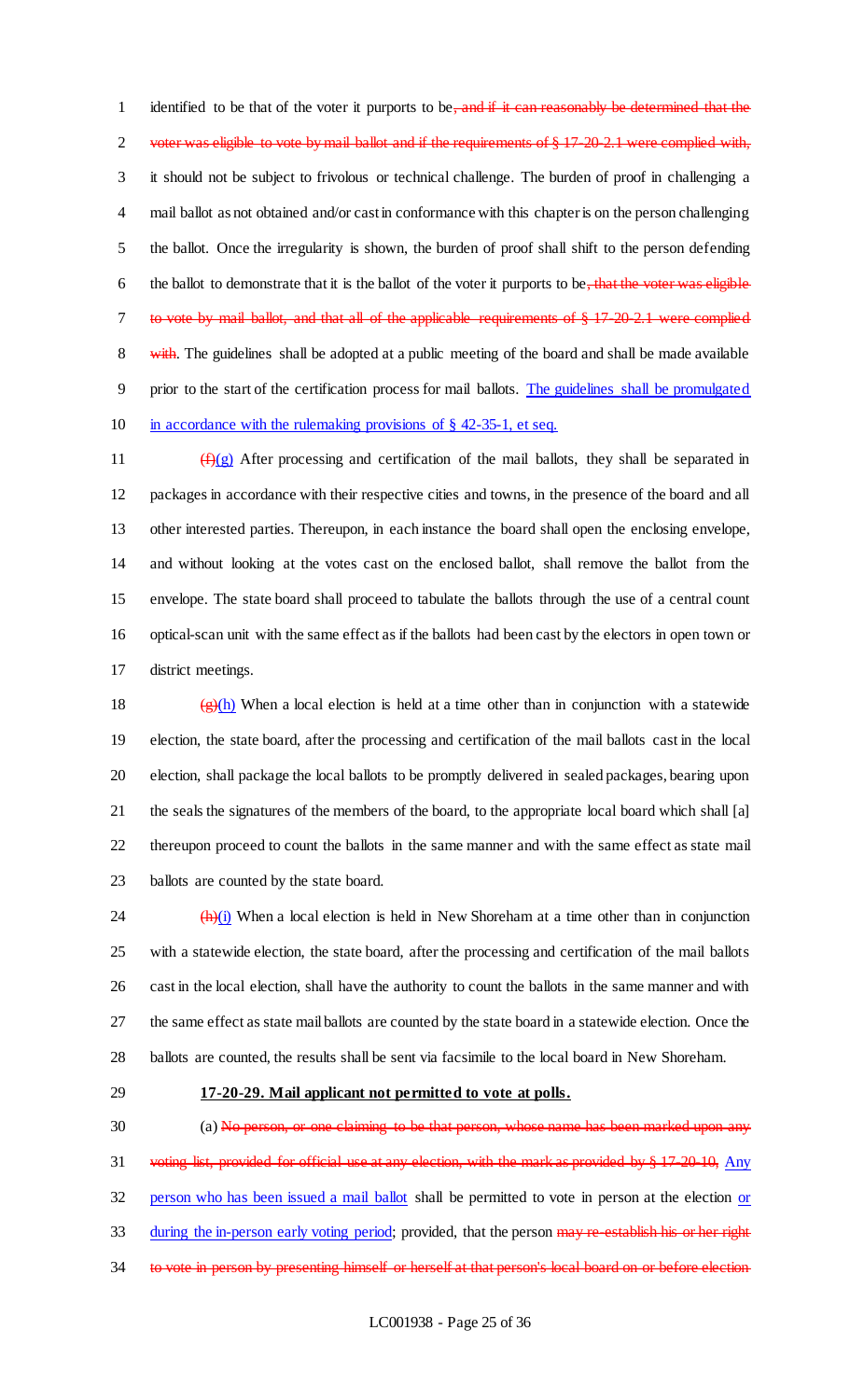1 day and surrendering surrenders his or her mail ballot at the polling place for his or her assigned 2 voting district. Upon that surrender the person's name shall be restored to the voting list. Any person whose name has been marked on the voting list may also be permitted to vote in person if that 4 person executes and delivers to the local board an affidavit stating that the person did not receive the mail ballot, or that the mail ballot was lost or destroyed.

 (b) A voter who has been issued a mail ballot, but does not have the ballot available for surrender, may vote in person at the polling place for his or her assigned voting district at the election or during the in-person early voting period by provisional ballot.

 $\theta$  (b)(c) Each local board shall, immediately after the close of the polls, certify and deliver to 10 the state board the names and addresses of all persons restored to the voting list who were issued 11 mail ballots but votes in-person, together with the affidavits provisional and surrendered ballots received pursuant to this section.

# **17-20-30. Penalty for violations.**

 (a) Any person who knowingly makes or causes to be made any material false statement in connection with his or her application to vote as a mail voter, or who votes or attempts to vote under the provisions of this chapter, by fraudulently signing the name of another upon any envelope provided for in this chapter, or who, not being a qualified voter and having knowledge or being chargeable with knowledge of the fact, attempts to vote under this chapter, or who votes the ballot of another voter, or who deliberately prevents or causes to prevent the mail ballot to be received by 20 the voter or to be returned to the board of elections, or who falsely notarizes or witnesses the voter 21 signature on the ballot application or mail ballot, or who deceives, coerces, or interferes with the voter casting his or her ballot, and any person who does or attempts to do, or aid in doing or attempting to do, a fraudulent act in connection with any vote cast or to be cast under the provisions of this chapter, shall be guilty of a felony.

 (b) Any person who, having received a mail voter's ballot and having voted or not voted the mail ballot, votes or fraudulently attempts to vote at any elective meeting within the state held on the day for which the ballot was issued shall be guilty of a felony.

 (c) Any officer or other person who intentionally opens a mail voter's certified envelope or examines the contents before the envelope is opened by the board of elections, as provided in this chapter, shall be guilty of a felony.

 (d) The offenses in this section shall be punishable by imprisonment of not more than ten (10) years and/or by a fine of not less than five hundred dollars (\$500) nor more than five thousand dollars (\$5000).

### **17-20-33. Disqualification of ballot by board of elections.**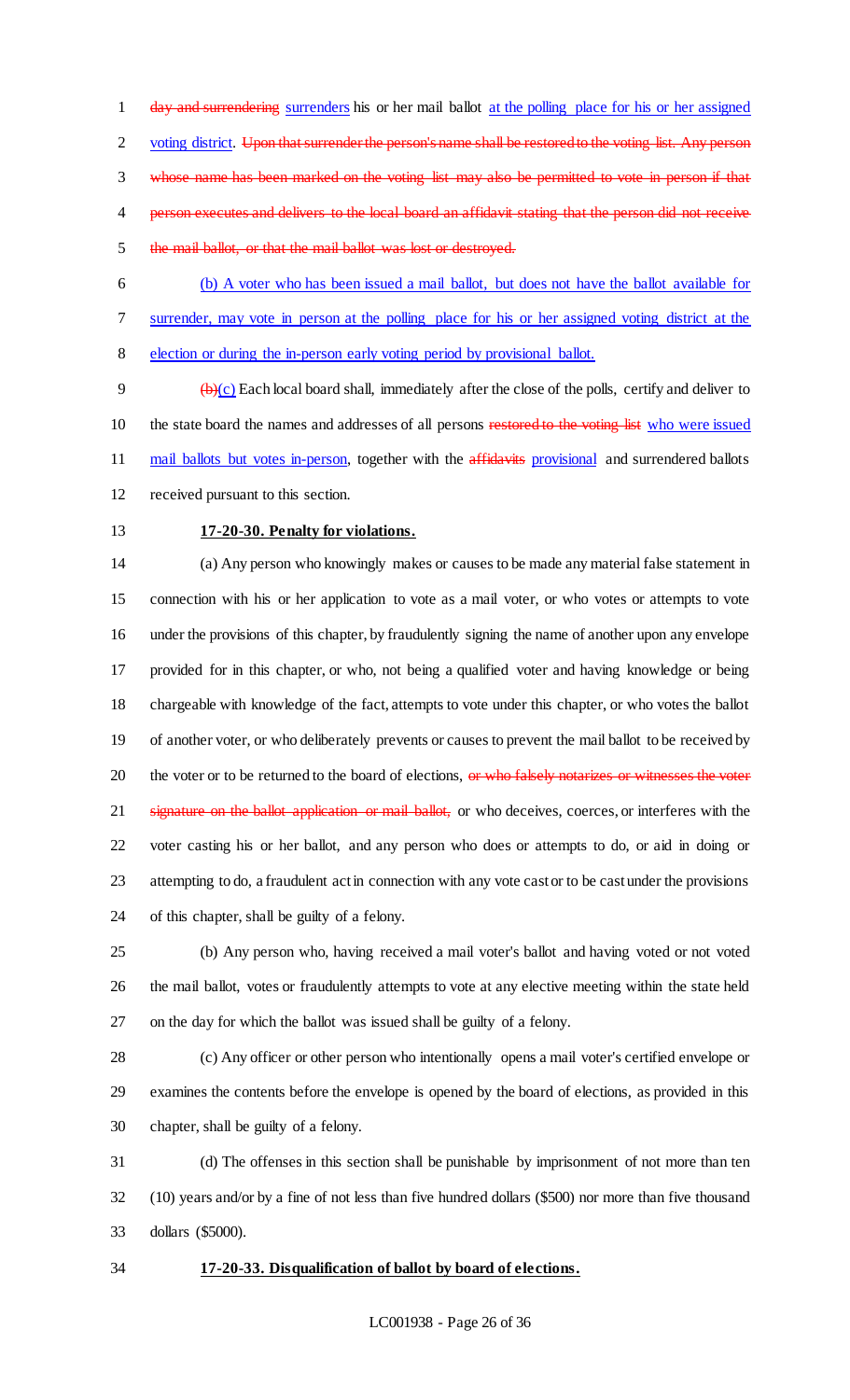The board of elections shall, on its own motion, disqualify any mail ballot which it determines, based upon a preponderance of the evidence, was not voted by the elector who 3 purportedly cast it, or was voted by an elector who was not eligible to vote by mail ballot, or was not obtained and voted in the manner prescribed by this chapter. The board of elections may take this action even in the absence of a challenge to the ballot and may take this action at any time prior 6 to the separation of the ballot from its application and certifying return envelope.

#### **17-20-34. Liberal construction.**

 This chapter shall be construed liberally to effect the purposes of maintaining the integrity 9 and the secrecy of the mail ballot by ensuring that voters are able to vote by mail assuring that only 10 electors eligible to vote by mail ballot are allowed to utilize that method of voting, by assuring that the procedures set forth in this chapter controlling the application and balloting processes are strictly enforced, and by safeguarding the mail ballot voter from harassment, intimidation, and invasion of privacy.

# SECTION 7. Chapter 17-9.1 of the General Laws entitled "Registration of Voters" is hereby amended by adding thereto the following section:

# **17-9.1-27. Periodic updating of voter registration records. [Effective until July 1, 2022.]**

# (a) The secretary of state shall promulgate rules in accordance with the rulemaking provisions of § 42-35-1, et seq., specifying a regular schedule and process updating voters' 20 registrations based on a change of address search, using the United States Postal Service National Change of Address (NCOA) Program, for all voters whose names appear in the CVRS. At 22 minimum, the schedule established by the secretary of state shall require a search not less than four (4) times within a calendar year, In addition, the secretary of state's rules shall require local boards 24 to update the address in the voter registration record for each voter who, according to the NCOA 25 search, has moved within the state or changed their permanent mailing address within the state; and 26 inactivate the record of any voter who, according to the NCOA search, has moved outside of the 27 state. The secretary of state's rules must require local boards to send notice to each voter, in 28 accordance with the requirements of the federal "National Voter Registration Act of 1993", 52 29 U.S.C. § 20501 et seq., as amended, of any change to the voter's record. The office of the secretary of state shall be responsible for obtaining the NCOA data and providing each local board of canvassers with their data; provided, that the updating shall be performed by each local board in accordance with the rules promulgated under this section. (b) Each local board of canvassers in each city or town shall send annually, a notice

prescribed by the secretary of state and marked "Do Not Forward -- Return if Undeliverable", to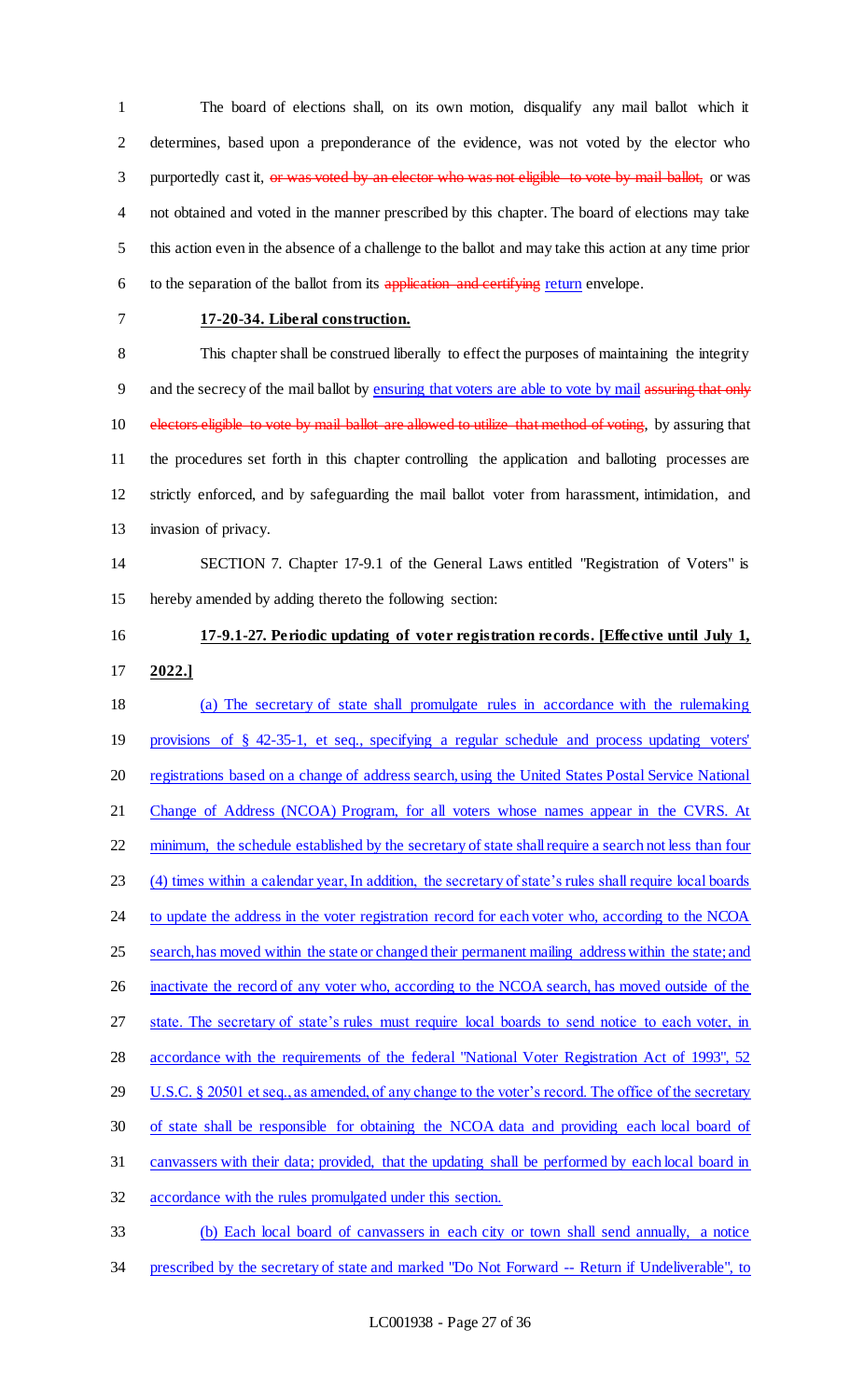every active registered voter who has not voted in the past five (5) calendar years and has not otherwise communicated with the board during that period of time, advising them of their current polling place and voting eligibility, and informing them that mail that is returned as undeliverable 4 will initiate the confirmation process described in § 17-9.1-26; provided, however, that the local boards shall not be obligated to send such notice if the state or federal government fails to appropriate the necessary funds. The mailing shall take place in all municipalities and be performed in a uniform manner, in accordance with standards adopted by the secretary of state and the list 8 maintenance procedures provided by the National Voting Rights Act, 42 U.S.C. § 1973gg. (c) Beginning thirty (30) days before any state election and through certification of that election, local boards shall cease all list maintenance procedures under this section. SECTION 8. Chapter 17-19 of the General Laws entitled "Conduct of Election and Voting Equipment, and Supplies" is hereby amended by adding thereto the following section: **17-19-24.4. In-person early voting.**  (a) In-person early voting shall be made available to any registered voter and eligible voter of this state whose name appears upon the official voting list of the city or town where the voter is so qualified to vote for all elections. (b) The in-person early voting period shall begin on the twentieth day before a state 18 election, or the nineteenth day before a state election, if the twentieth day before is a state or federal 19 holiday, and extend through four o'clock (4:00) p.m. on the day before the state election. (c) During the in-person early voting period, as set forth in subsection (b) of this section, in-person early voting shall take place at locations to be determined by each local board and approved by the state board, with at least one location for each town or city. The provisions of § 17-19-3.2 shall apply to the placement of all early voting polling places. Prior to the beginning of 24 the in-person early voting period, a notice shall be published by the secretary of state in a newspaper or newspapers having general circulation throughout the state, at least three (3) days prior to the beginning of the in-person early voting period. Adequate notice of at least seven (7) days shall be posted at each local board's office and on the city's or town's website, if any, and in some newspaper having a general circulation in the city or town, informing the public of the locations 29 where in-person early voting is being conducted. Notice of the in-person early voting period for each city or town shall also be posted on the secretary of state's website and the board of elections' website. Effective January 1, 2022, in-person early voting shall take place during normal business hours in each city or town, on Monday, Tuesday, Wednesday, Thursday and Friday during the in-person early voting period. In-person early voting shall take place on the two (2) Saturdays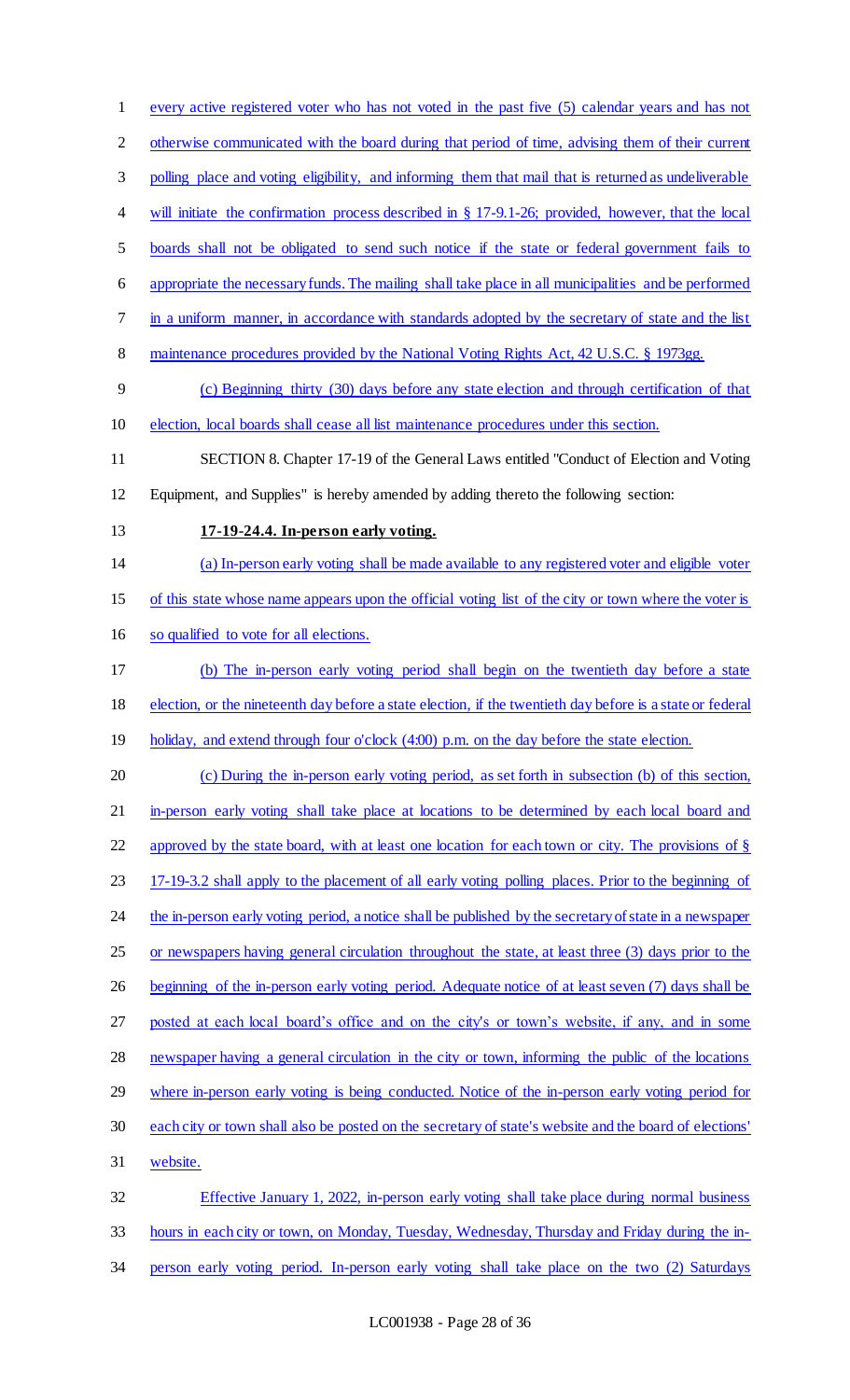| $\mathbf{1}$ | immediately preceding a general election day during the hours of twelve o'clock (12:00) p.m. to            |
|--------------|------------------------------------------------------------------------------------------------------------|
| 2            | four o'clock (4:00) p.m. and on the two (2) Sundays immediately preceding a general election day           |
| 3            | during the hours of twelve o'clock $(12.00)$ p.m. to four o'clock $(4.00)$ p.m. during the in-person       |
| 4            | early voting period. In-person early voting shall take place on the Saturday immediately preceding         |
| 5            | all state election days, other than general elections, during the hours of twelve o'clock (12:00) p.m.     |
| 6            | to four o'clock (4:00) p.m. and on the Sunday immediately preceding all state election days other          |
| 7            | than general elections during the hours of twelve o'clock $(12.00)$ p.m. to four o'clock $(4.00)$ p.m.     |
| $8\,$        | during the in-person early voting period. Nothing contained herein shall be construed to prohibit a        |
| 9            | municipality from including additional days and times where early voting is available during the           |
| 10           | in-person early voting period.                                                                             |
| 11           | (d) Prior to the in-person early voting period, the state board shall provide the local boards             |
| 12           | with the ballots, ballot on-demand printers, ballot applications, tabulation equipment, ballot storage     |
| 13           | boxes, voting booths, electronic poll books, instructions as to voting, and other supplies necessary       |
| 14           | to effectuate the provisions of this section. During the in-person early voting period, the state board    |
| 15           | shall provide technical support as needed at in-person early voting sites. The provisions of $\S$ $\S$ 17- |
| 16           | 19-3 and 17-19-8.2 shall apply to early voting.                                                            |
| 17           | (e) The secretary shall make available, no later than the next business day, the updated list              |
| 18           | of those persons that have cast their ballot during the in-person early voting period.                     |
| 19           | (f) At the conclusion of the early voting period, the local board shall note on the appropriate            |
| 20           | electronic or paper-based voter roll, that the voter has cast an early vote so as to prevent the voter     |
| 21           | from casting an additional vote at the polls on election day.                                              |
| 22           | (g) The procedure for voting during the in-person early voting period shall be established                 |
| 23           | through rules promulgated by the state board, in accordance with the rule making provisions of $\S$        |
| 24           | 42-35-1, et seq.                                                                                           |
| 25           | (h) The secretary of state and state board shall convene an in-person early voting advisory                |
| 26           | committee to assist in the drafting of rules for the in-person early voting period. The advisory           |
| 27           | committee shall be comprised of the following:                                                             |
| 28           | (1) Secretary of state, or designee;                                                                       |
| 29           | (2) Three (3) representatives of the board of elections;                                                   |
| 30           | (3) Three (3) representatives of the Rhode Island town and city clerk's association elections              |
| 31           | committee appointed by the president of the Rhode Island town and city clerk's association;                |
| 32           | (4) Three (3) members of the public, with one member each appointed by the secretary of                    |
| 33           | state, the board of elections, and the president of the Rhode Island town and city clerk's association.    |
| 34           | (i) The advisory committee shall advise the state board on issues including, but not limited               |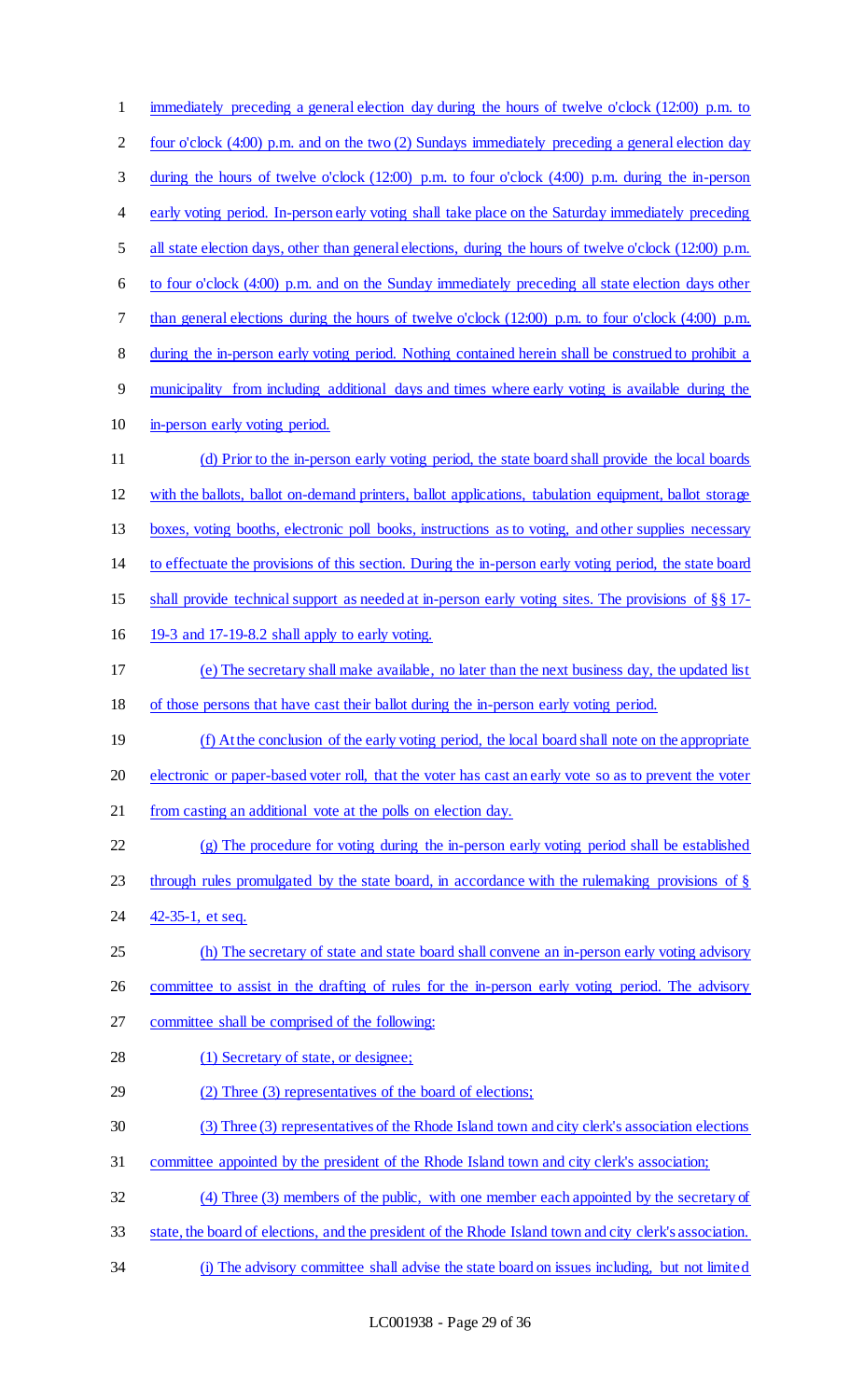| $\mathbf{1}$   | <u>to:</u>                                                                                               |
|----------------|----------------------------------------------------------------------------------------------------------|
| $\overline{2}$ | (1) Staffing of in-person early voting locations;                                                        |
| 3              | (2) Suitable in-person early voting locations;                                                           |
| 4              | (3) Accessibility criteria to be considered for in-person early voting locations.                        |
| 5              | (j) The provisions of subsections (h) and (i) of this section creating an in-person early                |
| 6              | voting advisory committee shall sunset and be repealed effective December 31, 2022.                      |
| 7              | SECTION 9. Chapter 17-20 of the General Laws entitled "Mail Ballots" is hereby amended                   |
| 8              | by adding thereto the following sections:                                                                |
| 9              | 17-20-2.3. Return of mail ballots.                                                                       |
| 10             | (a) Mail ballots may be returned to the board of elections by any of the following methods:              |
| 11             | (1) By mail, through the United States Postal Service or through a private delivery or                   |
| 12             | courier service;                                                                                         |
| 13             | $(2)$ By drop box;                                                                                       |
| 14             | (3) Dropped off at any polling place during that polling place's hours of operation;                     |
| 15             | (4) Dropped off at any local board of canvassers during its hours of operation; or                       |
| 16             | (5) Dropped off at any other secure and supervised location designated by the board of                   |
| 17             | elections during the hours designated by the board of elections.                                         |
| 18             | (b) All mail ballots returned in accordance with subsection (a) of this section shall be                 |
| 19             | delivered to the board of elections for certification, processing, and counting, regardless of the       |
| 20             | method by which they are returned.                                                                       |
| 21             | 17-20-2.4. Drop boxes.                                                                                   |
| 22             | (a) "Drop box" means the locked and secure container established and maintained by the                   |
| 23             | board of elections, in accordance with this section, that shall serve as a receptacle for the receipt of |
| 24             | mail and emergency ballots cast by voters. Every drop box established by the board of elections          |
| 25             | shall be deemed to be the property of the board of elections and shall be available to the public,       |
| 26             | beginning thirty (30) days prior to the date of a state election (hereinafter "election day") and twenty |
| 27             | four (24) hours per day and seven (7) days per week throughout this period, if established outside       |
| 28             | a municipal building, and during the normal business hours of the facility if established inside a       |
| 29             | municipal building. All drop boxes must be accessible on election day, from the time polls open          |
| 30             | until the time they close, in accordance with $\S$ 17-18-10 and 17-18-11. Any ballot that is cast by     |
| 31             | a voter, as either a mail ballot, or emergency ballot and is deposited into a drop box on or before      |
| 32             | the close of polls on election day, shall be deemed to be received by and in the possession of the       |
| 33             | board of elections. At the close of polls on election day, upon the last ballot deposited by any person  |
| 34             | in line at that time, a designated agent of the board of elections shall ensure that no other ballots    |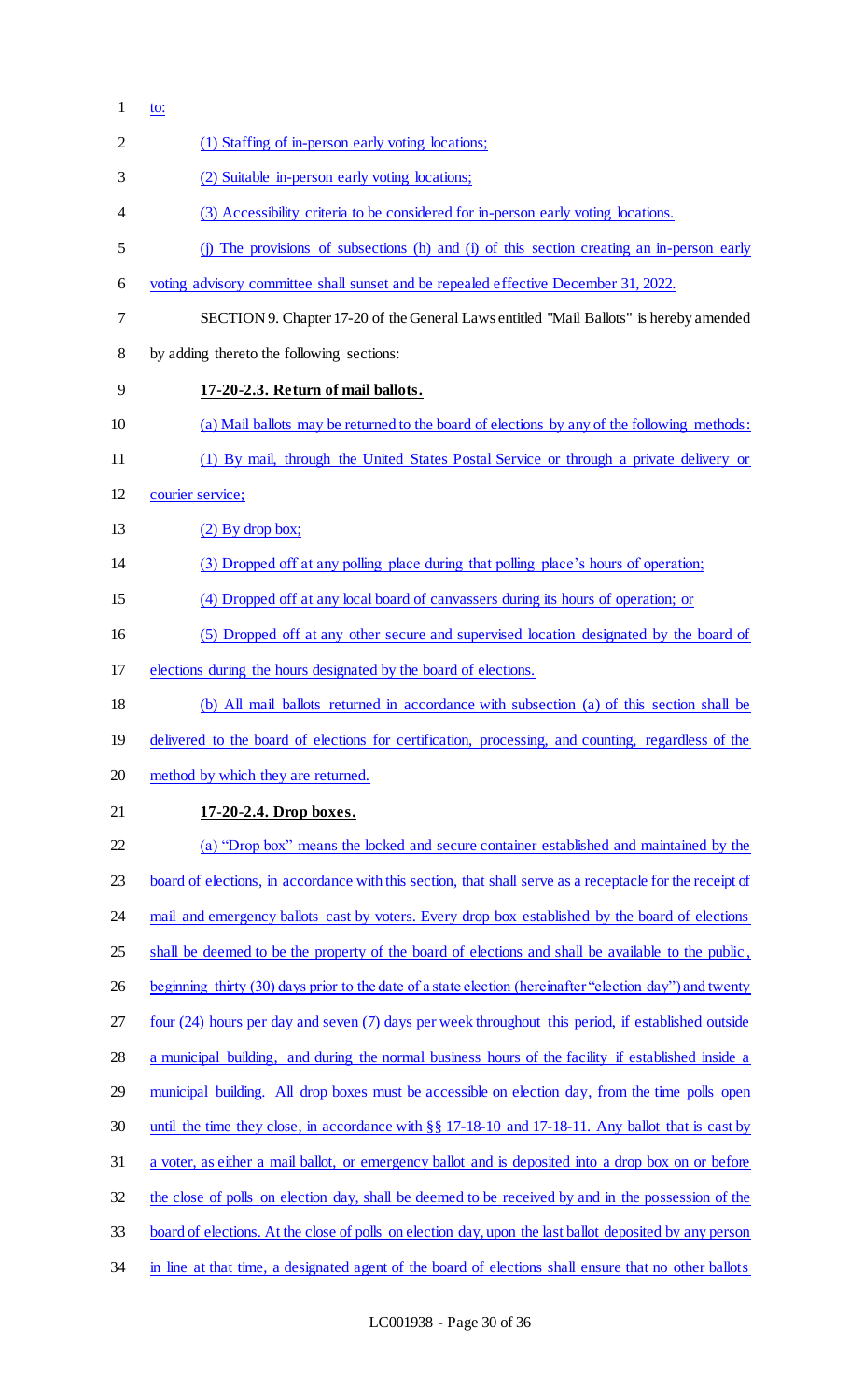are deposited in the drop box.

 (b) Drop boxes must be labeled "Official Ballot Drop Box," and include language about tampering, voter hotlines, postage and other information, and display the official seal of the board of elections. Drop boxes must be constructed to withstand weather and vandalism, with a clearly identified ballot insertion slot and a unique identifying number. Drop boxes must be accessible by persons with disabilities. If feasible, drop boxes should be monitored by a video surveillance system. (c) For any election, there must be a minimum number of drop boxes where mail ballots may be deposited, equal to at least one drop box for each twenty thousand (20,000) registered voters in the town or city. No town or city shall have fewer than one drop box. A drop box may be established inside a municipal building, only if the building remains open and accessible to the public, up throughout the prescribed time period prior to election day and until the close of the 13 polls, in accordance with § 17-18-10. Drop boxes must be placed in locations that are accessible to persons with disabilities and equitably distributed, so as to provide maximally convenient options 15 for all voters. (d) In addition to the requirements of subsection (c) of this section, the board of elections shall establish a drop box on each campus of a public institution of higher education that, has five hundred (500) or more enrolled students, as determined in accordance with this section. (e) The board of elections shall promulgate rules to implement this section, including rules for the location of drop boxes and the receipt, storage, security, regular collection, and transportation of mail ballots returned, in accordance with this section. Rules concerning the 22 location of drop boxes shall consider population, geographic areas, voter convenience, proximity to public transportation and parking, security, and available funding. All rules promulgated under 24 this section shall be done in accordance with the rulemaking provisions of § 42-35-1, et seq. (f) Each local board of canvassers shall determine the location of every drop box located 26 within the area over which that local board has authority, in accordance with the rules promulgated by the board of elections, subject to the approval of the board of elections. The drop boxes shall be arrayed throughout the town or city in a manner that provides the greatest convenience to electors. (g) Each drop box shall begin accepting the deposit of mail ballots no later than thirty (30) days before the day of the election and shall not accept the deposit of mail ballots after the last person in line to deposit a ballot in that drop box at the time the polls close, on the day of the election, has deposited their ballot. (h) Local boards of canvassers shall inform the board of elections of the drop box locations 34 at least thirty (30) days prior to the election. Each local board shall make the location of every drop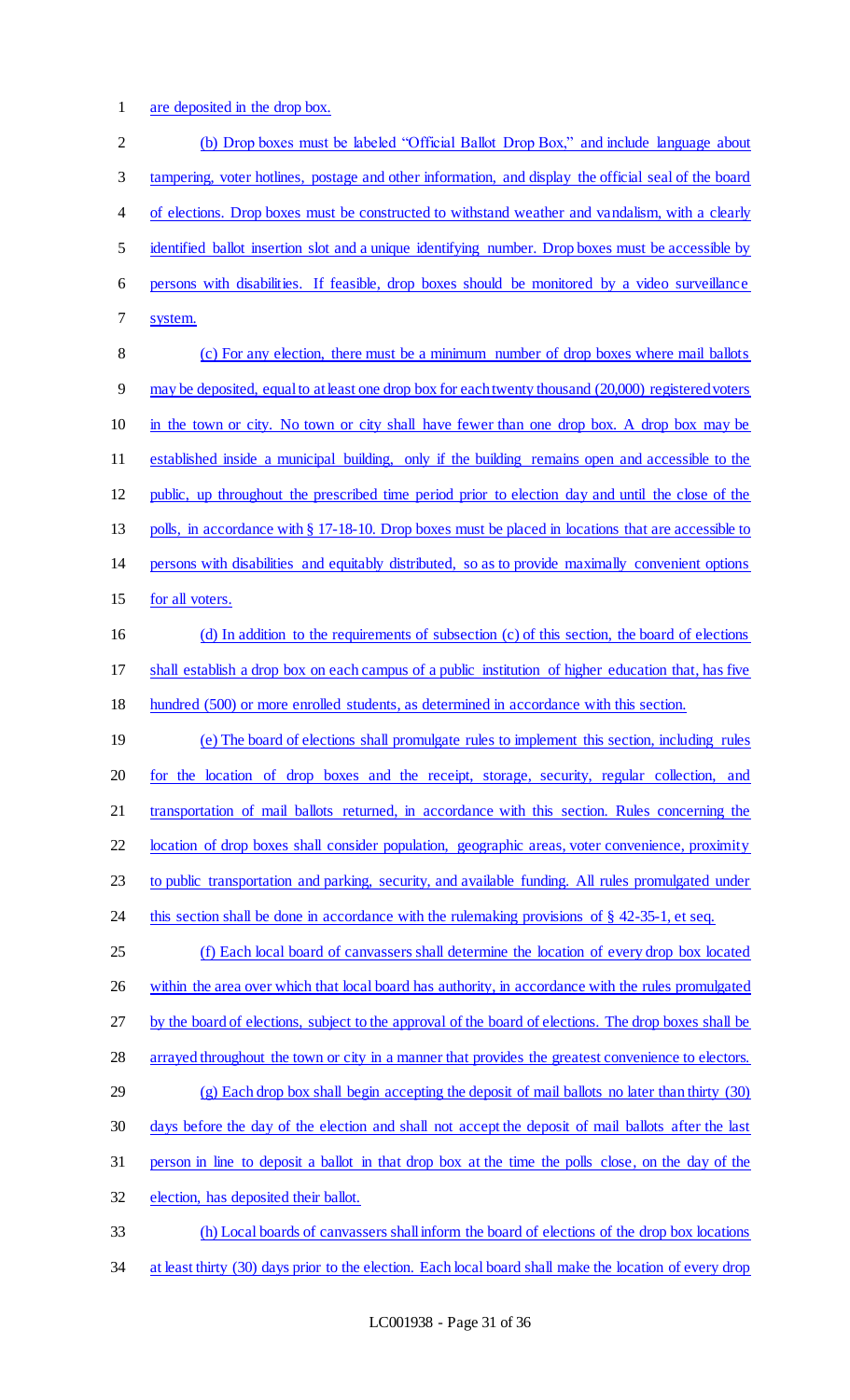| $\mathbf{1}$   | box within the area over which it has authority publicly available at its office and on its website,     |
|----------------|----------------------------------------------------------------------------------------------------------|
| $\overline{2}$ | no later than thirty-three (33) days before the day of the election. The board of elections shall make   |
| 3              | the location of all drop boxes located within the state, publicly available at its office and on its     |
| 4              | website, no later than thirty-three (33) days before the day of the election.                            |
| 5              | (i) The board of elections shall designate one or more staff members of each local board of              |
| 6              | canvassers, as the official agents of the board of elections, for purposes of retrieving ballots         |
| 7              | deposited in drop boxes and, by regulations promulgated in accordance with the rulemaking                |
| 8              | provisions of $\S$ 42-35-1, et seq., establish a schedule and process by which drop boxes are regularly  |
| 9              | emptied and any ballots they contain are securely and promptly transported to the board of               |
| 10             | elections.                                                                                               |
| 11             | 17-20-15.1. Publication of election data and voter intent guidelines -- Privacy of voter                 |
| 12             | information.                                                                                             |
| 13             | (a) The board of elections shall collect and publish data concerning the number and                      |
| 14             | disposition of provisional ballots, mail ballots and mail ballot applications, ballot rejections and the |
| 15             | reasons for such rejections, mail ballots flagged as a mismatch by a signature verification device,      |
| 16             | if any, mail ballot applications cured, mail ballots cured, mail ballots remade, and mail ballots        |
| 17             | received after the deadline in § 17-20-16 for each state election.                                       |
| 18             | (b) The board of elections shall issue rules for determining voter intent and publish all                |
| 19             | guidelines, rules for determining voter intent, in accordance with § 42-35-1, et seq.                    |
| 20             | (c) Other than any information required by law to be made public, The board of elections                 |
| 21             | and secretary of state shall ensure the privacy and security of any personal information in their        |
| 22             | possession, including phone numbers, email addresses, and any identification numbers provided            |
| 23             | for identification purposes. All rules promulgated by the board of elections and secretary of state      |
| 24             | relating to the privacy and security of such personal information, shall be promulgated in               |
| 25             | accordance with the rulemaking provisions of § 42-35-1, et seq.                                          |
| 26             | 17-20-36. Voter access study commission.                                                                 |
| 27             | (a) The voter access study commission is hereby established for the purpose of reviewing                 |
| 28             | the implementation and making recommendations on the improvement of:                                     |
| 29             | (1) In-person early voting;                                                                              |
| 30             | (2) Mail voting;                                                                                         |
| 31             | (3) Voter registration;                                                                                  |
| 32             | (4) Voting access and voter education for people with disabilities;                                      |
| 33             | (5) Voting access and voter education for people whose primary language is not English;                  |
| 34             | (6) Voting access, voter education and measures to protect the identity and safety of victims            |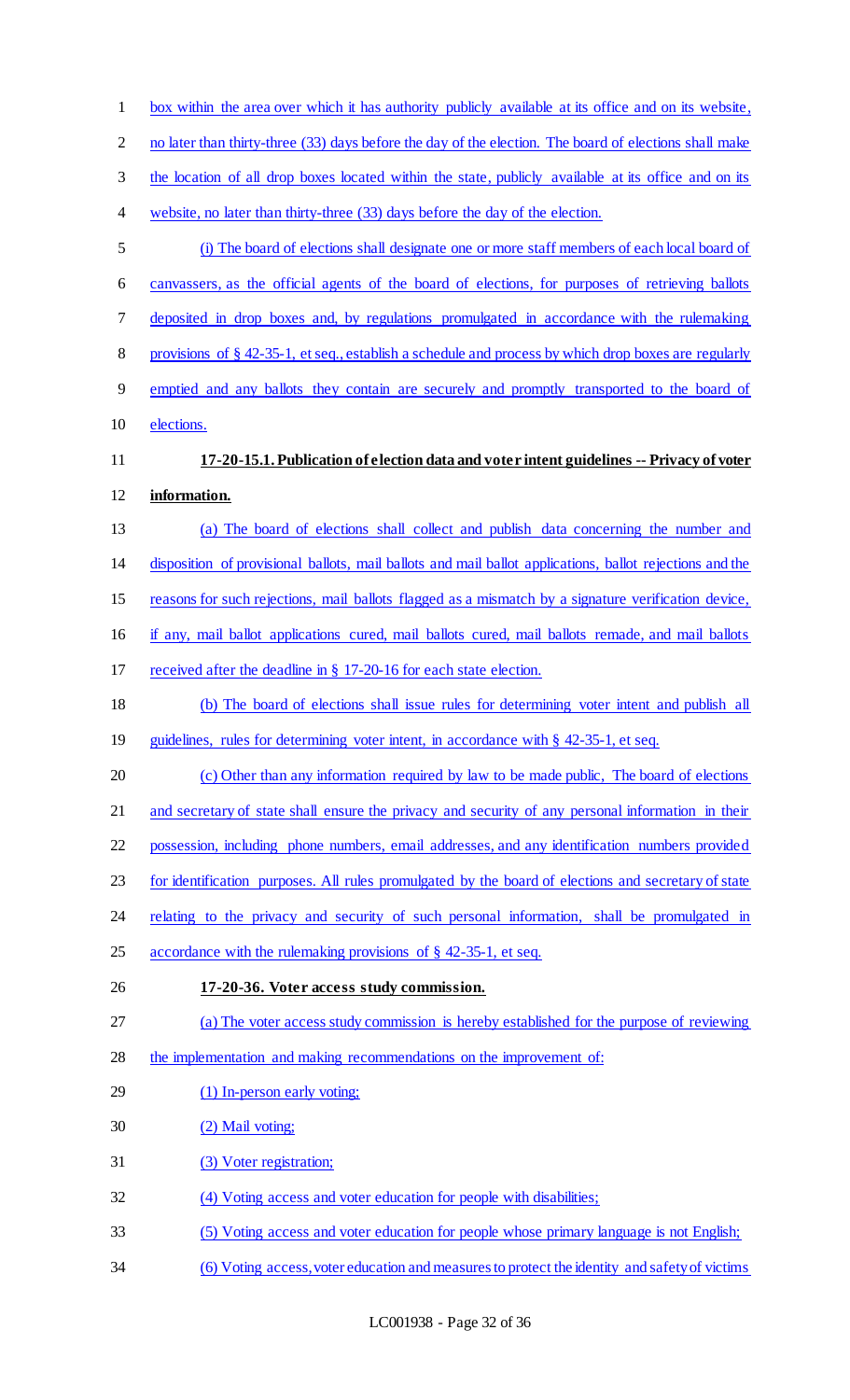of domestic violence; (7) Voting access and voter education for people experiencing homelessness and housing insecurity; and (8) Any other issues that affect equitable access to and participation in the electoral process for all Rhode Island voters. (b) The voter access study commission shall consist of fifteen (15) members selected as follows: (1) Five (5) members to be appointed by the speaker of the house, no more than three (3) of whom shall be from the same political party; (2) Five (5) members to be appointed by the president of the senate, no more than three (3) 11 of whom shall be from the same political party; (3) Five (5) members to be appointed by the governor, no more than three (3) of whom 13 shall be from the same political party. (c) All members of the study commission shall be registered voters of this state at the time of their selection and at all times while they remain on said study group. When making appointments, the speaker of the house, president of the senate, and governor shall select members who represent the diversity of Rhode Island and make appointments on the basis of knowledge of and experience with such issues as voting access and voting rights, elections and election administration, civil rights and racial justice, language access, disability rights and access for persons with disabilities, homelessness and housing insecurity, domestic violence, or any other area 21 relevant to the issues and communities referenced in subsection (a) of this section. 22 (d) Members of the voter access study commission shall be appointed no later than July 1, 2022. (e) The voter access study commission shall present a report on its work and findings, and recommend any statutory, regulatory, and constitutional changes necessary to implement its 26 recommendations, to the general assembly, the governor, the board of elections, and the secretary 27 of state no later than November 1, 2023. The report shall be made available to the public. (f) The director of the legislative council shall provide staff assistance to the voter access 29 study commission. The secretary of state, board of elections, all local boards of canvassers, and all other state agencies shall provide the voter access study commission with any information, data, or other documents or materials relevant to the commission's work at the commission's request. (g) The members of the voter access study commission shall serve without compensation; except that the members shall be reimbursed for necessary expenses incurred in the performance 34 of their duties.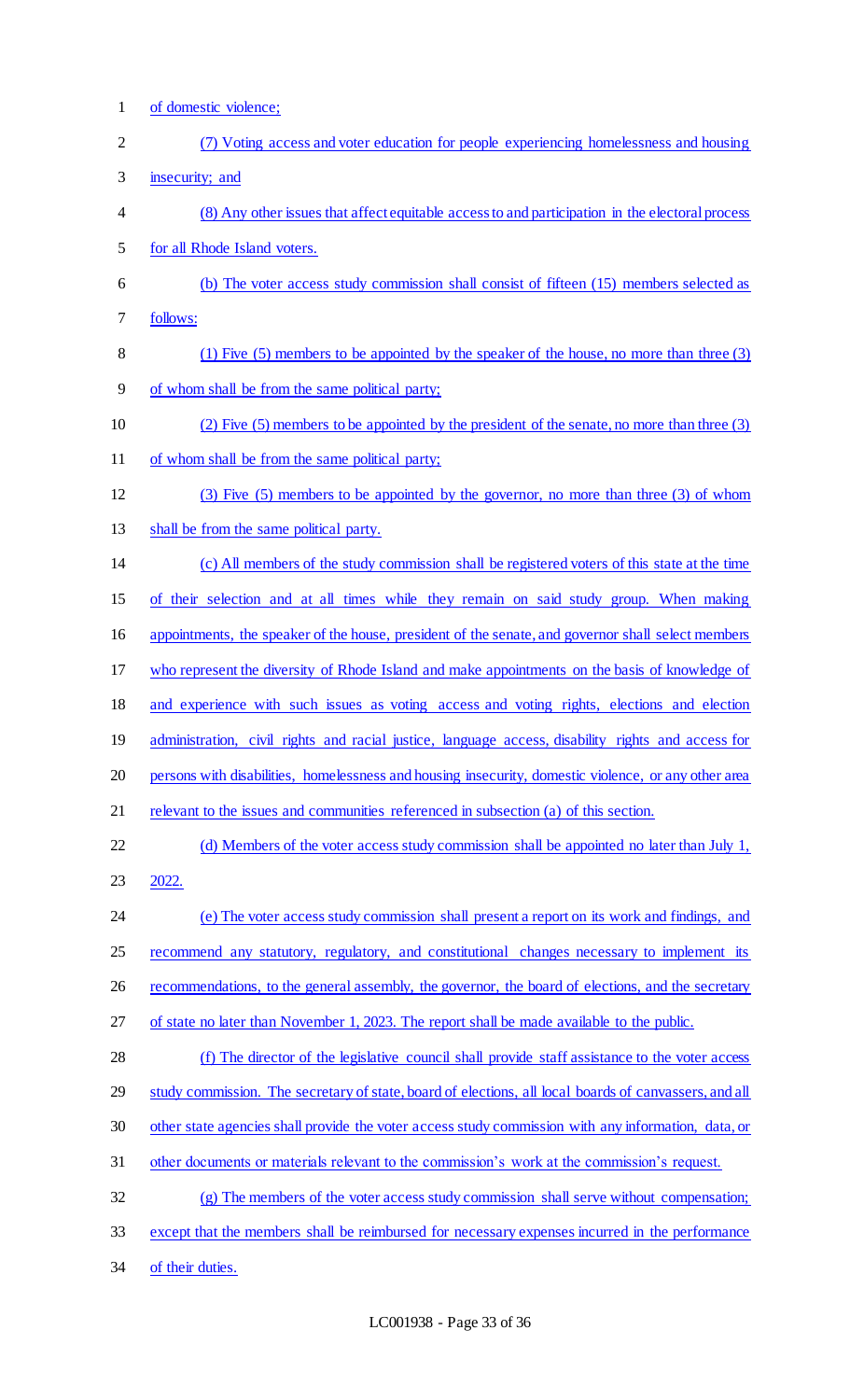- 1 (h) This section shall sunset and be repealed on December 31, 2023. 2 SECTION 10. Sections 17-20-2, 17-20-14.2 and 17-20-32 of the General Laws in Chapter 3 17-20 entitled "Mail Ballots" are hereby repealed. 4 **17-20-2. Eligibility for mail ballots.** 5 Any otherwise qualified elector may vote by mail ballot in the following circumstances: 6 (1) An elector, within the State of Rhode Island who is incapacitated to the extent that it 7 would be an undue hardship to vote at the polls because of illness, or mental or physical disability, 8 blindness, or serious impairment of mobility; 9 (2) An elector who is confined in any hospital, convalescent home, nursing home, rest 10 home, or similar institution, public or private, within the State of Rhode Island; 11 (3) An elector who will be temporarily absent from the state because of employment or 12 service intimately connected with military operations or who is a spouse or legal dependent residing 13 with that person, or a United States citizen that will be outside of the United States; 14 (4) An elector who may not be able to vote at his or her polling place in his or her city or 15 town on the day of the election. 16 **17-20-14.2. Voting from board of canvassers.** 17 The local board of canvassers shall appoint as many supervisors as are necessary whose 18 duty it shall be to supervise the casting of votes by persons using mail ballots at a place that 19 preserves their secrecy and to take acknowledgments or serve as witnesses, and jointly provide 20 assistance, if requested, to assure proper marking, sealing, and mailing of ballots as voted. Every 21 certifying envelope containing a mail ballot cast at a board of canvassers must have the signature 22 of the elector notarized by an appointed person authorized by law to administer oaths or before two 23 (2) appointed witnesses who shall set forth their signature on the form. The certifying envelope of 24 any mail ballot voted at the local board of canvassers shall be stamped by the local board to indicate 25 it was voted on in conformance with the law. Every person who willfully hinders the local 26 supervisors in performing their duties as set forth in this section shall be guilty of a misdemeanor. 27 The local board shall transmit a list to the state board of elections containing the names and 28 signatures of people authorized to witness mail ballots. 29 **17-20-32. Inquiry by board of elections.** 30 Upon the request of any candidate for public office and upon a showing of good cause for 31 it or upon its own motion, the board of elections shall inquire into any notary public or witness who 32 witnesses the voter signatures on more than fifty (50) mail ballot envelopes in any one election and 33 any notary public or witness who the board has reason to believe has not complied with the
- 34 provisions of this chapter. The inquiry shall attempt to determine whether the notary public or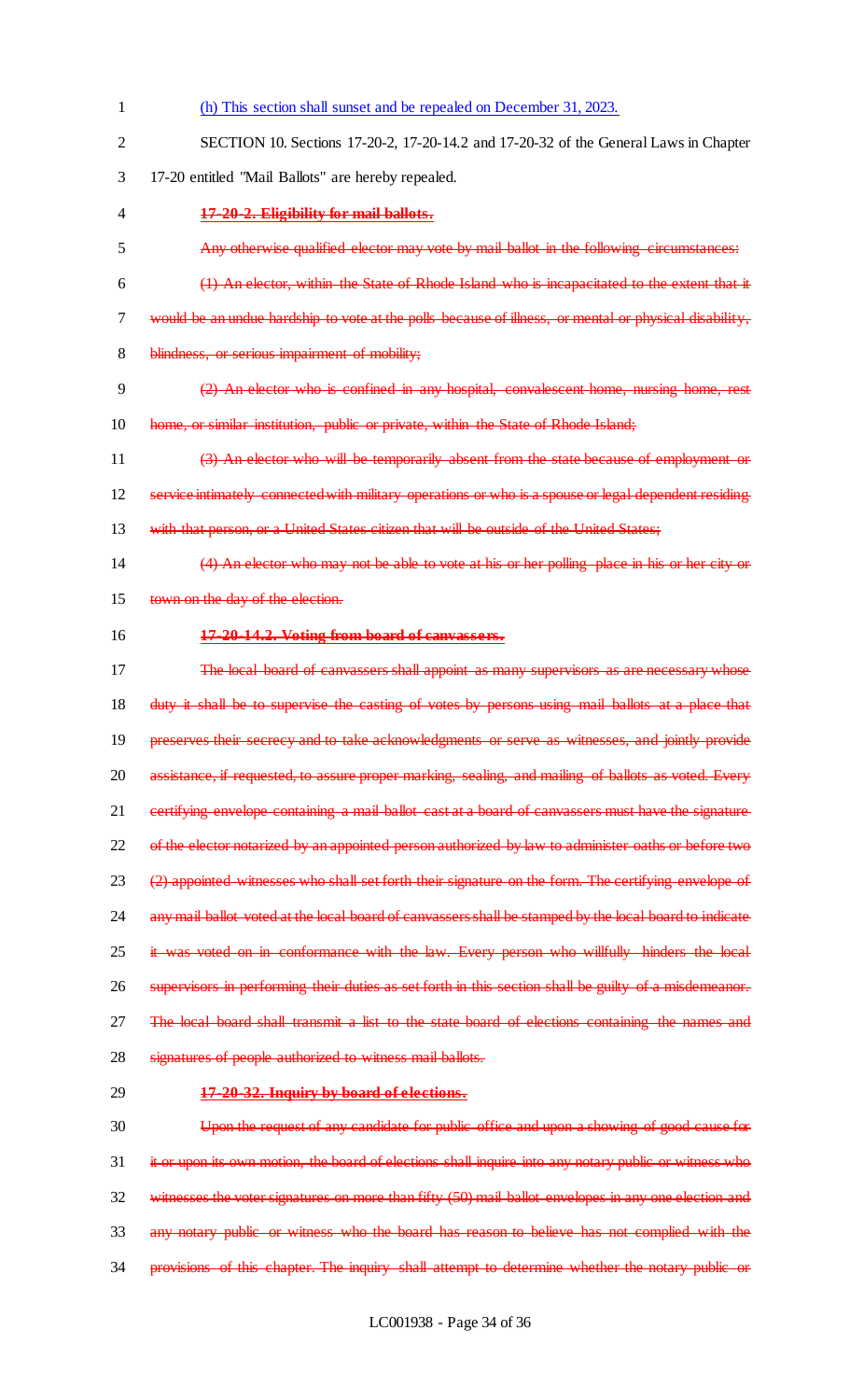- 1 witness was actually present when the documents were signed by the voters and whether all other
- 2 applicable requirements set forth in this chapter were complied with. Any criminal violation of this
- 3 chapter uncovered by the board of elections shall be referred to the state police for further
- 4 investigation.
- 5 SECTION 11. This act shall take effect upon passage.

======== LC001938 ========